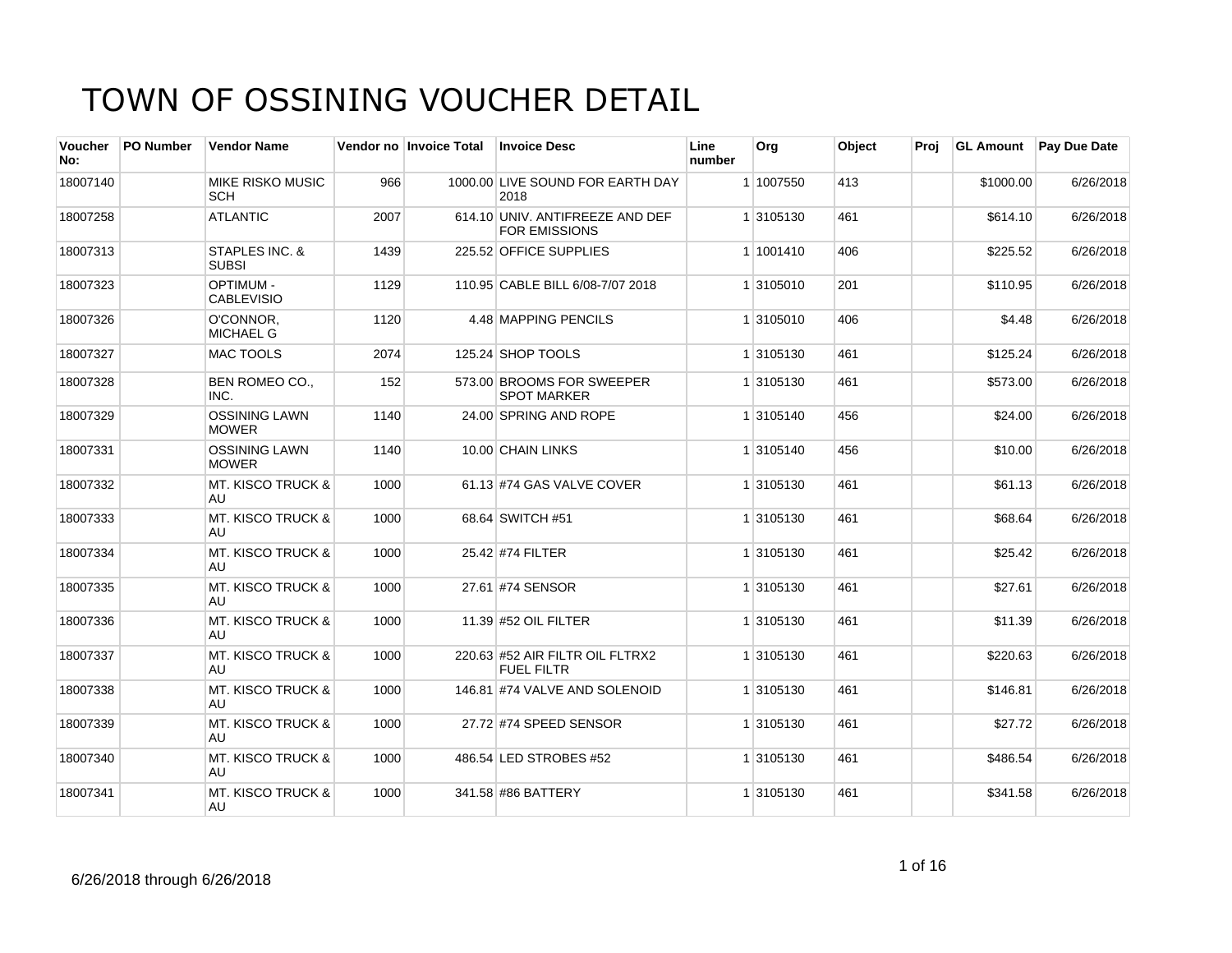| Voucher<br>No: | PO Number | <b>Vendor Name</b>                        |      | Vendor no Invoice Total | <b>Invoice Desc</b>                                         | Line<br>number | Org       | Object | Proi | <b>GL Amount</b> | <b>Pay Due Date</b> |
|----------------|-----------|-------------------------------------------|------|-------------------------|-------------------------------------------------------------|----------------|-----------|--------|------|------------------|---------------------|
| 18007342       |           | <b>PECKHAM</b><br><b>MATERIALS CO</b>     | 1185 |                         | 1073.92 PICK UP DATES 6/6X2 AND<br>6/7X2 BLACKTOP           |                | 1 3105110 | 43901  |      | \$1073.92        | 6/26/2018           |
| 18007343       |           | <b>PECKHAM</b><br><b>MATERIALS CO</b>     | 1185 |                         | 313.35 BLACK TOP 5/30                                       |                | 1 3105110 | 43901  |      | \$313.35         | 6/26/2018           |
| 18007344       |           | <b>MOMAR</b><br><b>INCORPORATED</b>       | 1785 |                         | 633.50 CLEANER                                              |                | 1 3105130 | 461    |      | \$633.50         | 6/26/2018           |
| 18007345       |           | <b>ALL-MAKES PUMP &amp;</b><br><b>MOT</b> | 41   |                         | 2500.00 MONTHLY MAINT, 5/29/18                              |                | 14508120  | 456    |      | \$1120.46        | 6/26/2018           |
|                |           |                                           |      |                         |                                                             |                | 2 4508120 | 456    |      | \$879.54         | 6/26/2018           |
|                |           |                                           |      |                         |                                                             |                | 3 1007112 | 456    |      | \$500.00         | 6/26/2018           |
| 18007346       |           | <b>SUBURBAN</b><br><b>CARTING</b>         | 1758 |                         | 41250.00 RES GARB CONTRACT 6/1-<br>6/30/2018                |                | 1 6508160 | 523    |      | \$41250.00       | 6/26/2018           |
| 18007347       |           | <b>MARSHALL ALARMS</b><br><b>SYST</b>     | 1746 |                         | 359.55 MONTHLY CHARGE FOR JULY<br>1-31 2018                 |                | 14508120  | 456    |      | \$359.55         | 6/26/2018           |
| 18007348       |           | <b>MARSHALL ALARMS</b><br><b>SYST</b>     | 1746 |                         | 139.00 SYSTEM REBOOT NEEDED<br>AND NEW ANTENNA              |                | 1 1007112 | 456    |      | \$139.00         | 6/26/2018           |
| 18007349       |           | ARCO CLEANING                             | 76   |                         | 600.00 MTHLY CONTRACT CLEANING<br><b>JUNE 2018</b>          |                | 1 3105010 | 407    |      | \$600.00         | 6/26/2018           |
| 18007350       |           | <b>ARKEL MOTORS</b><br>INC.               | 79   | 139.62 #52              |                                                             |                | 1 3105130 | 461    |      | \$139.62         | 6/26/2018           |
| 18007351       |           | <b>ARKEL MOTORS</b><br>INC.               | 79   |                         | 238.47 WASHERS, NUTS, PISTONS,<br>STOP RING, SPRINGS, STRIP |                | 1 3105130 | 461    |      | \$238.47         | 6/26/2018           |
| 18007352       |           | <b>ARKEL MOTORS</b><br>INC.               | 79   |                         | 831.71 HOUSING LIGHTS CORE                                  |                | 1 3105130 | 461    |      | \$831.71         | 6/26/2018           |
| 18007353       |           | <b>ARKEL MOTORS</b><br>INC.               | 79   |                         | 437.52 #51 DRIVE FAN                                        |                | 1 3105130 | 461    |      | \$437.52         | 6/26/2018           |
| 18007354       |           | <b>SNAP-ON TOOLS</b>                      | 1415 |                         | 100.00 GRINDING SET 2 BLADES                                |                | 1 3105130 | 461    |      | \$100.00         | 6/26/2018           |
| 18007356       |           | <b>MELROSE LUMBER</b><br>CO <sub>1</sub>  | 945  |                         | 28.94 GLUE AND SNAP LINKS                                   |                | 1 3105130 | 461    |      | \$28.94          | 6/26/2018           |
| 18007358       |           | <b>UNIFIRST</b><br><b>CORPORATION</b>     | 1556 |                         | 60.70 GARAGE RAGS                                           |                | 1 3105132 | 432    |      | \$60.70          | 6/26/2018           |
| 18007359       |           | <b>UNIFIRST</b><br><b>CORPORATION</b>     | 1556 |                         | 60.70 GARAGE RAGS                                           |                | 1 3105132 | 432    |      | \$60.70          | 6/26/2018           |
| 18007360       |           | <b>WINZER</b><br><b>CORPORATION</b>       | 1676 |                         | 517.76 STOCK GARAGE                                         |                | 1 3105130 | 461    |      | \$517.76         | 6/26/2018           |
| 18007361       |           | <b>WINZER</b><br>CORPORATION              | 1676 |                         | 479.42 STOCK SHOP                                           |                | 1 3105130 | 461    |      | \$479.42         | 6/26/2018           |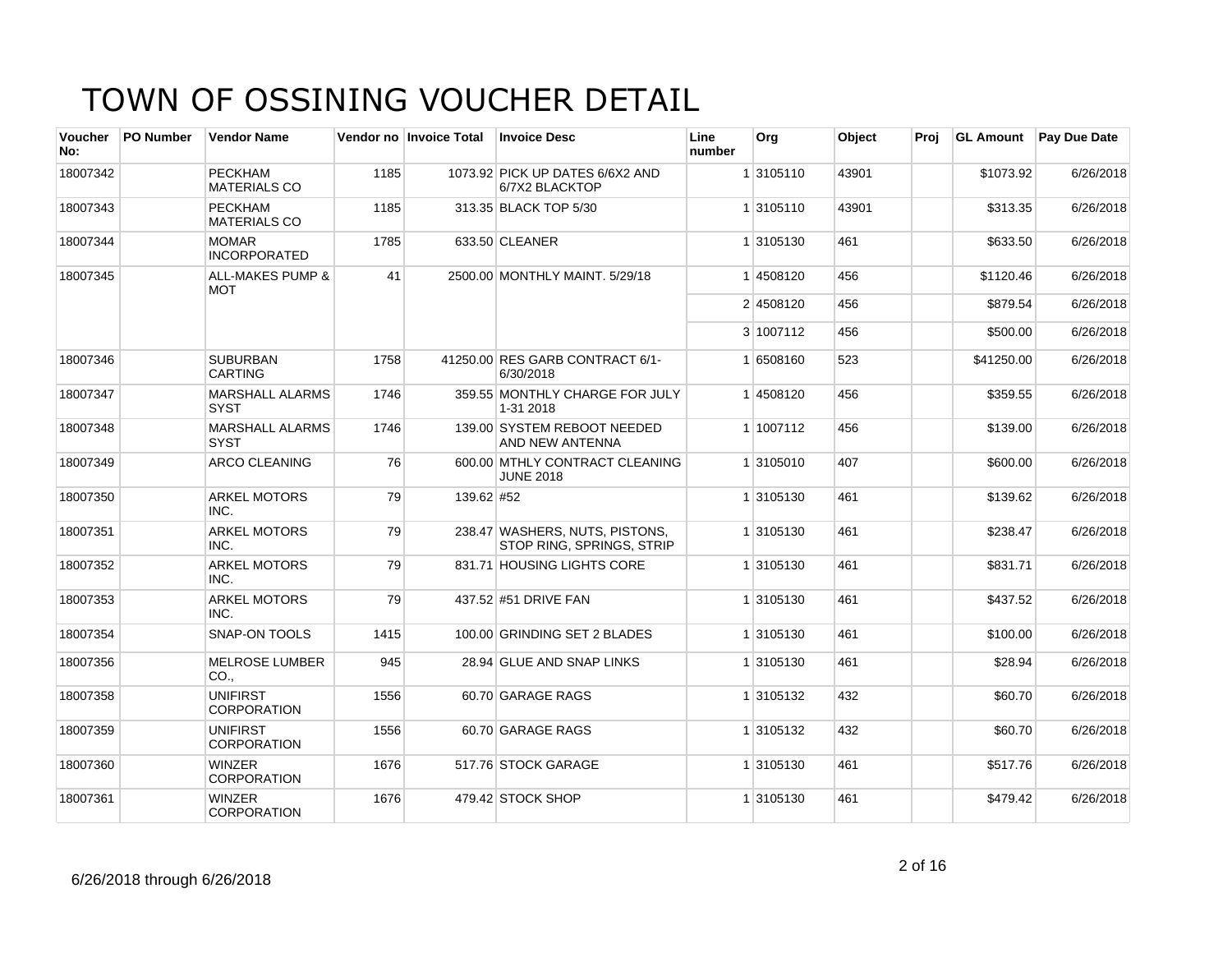| Voucher<br>No: | <b>PO Number</b> | <b>Vendor Name</b>                    |      | Vendor no Invoice Total | <b>Invoice Desc</b>                                   | Line<br>number | Org       | Object | Proi |             | <b>GL Amount</b> Pay Due Date |
|----------------|------------------|---------------------------------------|------|-------------------------|-------------------------------------------------------|----------------|-----------|--------|------|-------------|-------------------------------|
| 18007362       |                  | <b>CAMEROTA TRUCK</b><br><b>PARTS</b> | 235  |                         | 818.00 #52 STEERING COMPONENTS<br>REFUNDABLE CORE 350 |                | 1 3105130 | 461    |      | \$818.00    | 6/26/2018                     |
| 18007399       |                  | <b>NYS EMPLOYEES</b><br><b>HEALTH</b> | 1713 |                         | 123492.70 JULY 2018 MEDICAL BILL                      |                | 1 1009060 | 800    |      | \$64907.69  | 6/26/2018                     |
|                |                  |                                       |      |                         |                                                       |                | 2 2009060 | 800    |      | \$21968.26  | 6/26/2018                     |
|                |                  |                                       |      |                         |                                                       |                | 3 3109060 | 800    |      | \$35600.07  | 6/26/2018                     |
|                |                  |                                       |      |                         |                                                       |                | 4 3209060 | 800    |      | \$1016.68   | 6/26/2018                     |
| 18007400       |                  | MALONE, ANN<br>CARROLL                | 901  |                         | 51.00 REIMBURSEMENT- DRY<br><b>CLEANING, 3 ROBES</b>  |                | 1 1001110 | 435    |      | \$51.00     | 6/26/2018                     |
| 18007401       |                  | <b>COMPLUS DATA</b><br><b>INNOVAT</b> | 1815 |                         | 6515.69 COMPLUS COLLECTIONS FOR<br>MAY 2018           |                | 1 1001130 | 400    |      | \$6515.69   | 6/26/2018                     |
| 18007402       |                  | <b>ARCO CLEANING</b>                  | 76   |                         | 525.00 COURTHOUSE CLEANING,<br><b>JUNE 2018</b>       |                | 1 1001110 | 407    |      | \$525.00    | 6/26/2018                     |
| 18007403       |                  | <b>OSSINING</b><br><b>VOLUNTEER</b>   | 1149 |                         | 101362.29 MAY & JUNE 2018<br>CONTRACTUAL              |                | 1 6604540 | 520    |      | \$101362.29 | 6/26/2018                     |
| 18007404       |                  | ZHININ, JESSICA                       | 1727 |                         | 80.00 INTERPRETER SERVICES,<br>4HRS @ \$20/HR         |                | 1 1001110 | 453    |      | \$80.00     | 6/26/2018                     |
| 18007405       |                  | <b>XEROX FINANCIAL</b><br><b>SERV</b> | 1692 |                         | 126.78 SENIORS COPIER, 6/3-7/2                        |                | 1 1006772 | 201    |      | \$126.78    | 6/26/2018                     |
| 18007406       |                  | <b>RICOH AMERICA</b><br>CORP.         | 1287 |                         | 46.26 COPIER IMAGE CONTRACT,<br>$5/4/18 - 6/3/18$     |                | 1 1001330 | 407    |      | \$46.26     | 6/26/2018                     |
| 18007407       |                  | <b>DE LAGE LANDEN</b>                 | 386  |                         | 380.00 COURT & SUPERVISORS<br>COPIERS, JUNE 2018      |                | 1 1001110 | 407    |      | \$149.58    | 6/26/2018                     |
|                |                  |                                       |      |                         |                                                       |                | 2 1001620 | 407    |      | \$230.42    | 6/26/2018                     |
| 18007408       |                  | <b>NATIONAL</b><br><b>RECREATION</b>  | 1019 |                         | 80.00 2018-2019 DUES, DANA<br><b>LEVENBERG</b>        |                | 1 1001220 | 40901  |      | \$80.00     | 6/26/2018                     |
| 18007409       |                  | SMITH, JOEL M.                        | 2751 |                         | 400.00 SUMMER CONCERT SERIES:<br><b>JUNE 22, 2018</b> |                | 1 1007550 | 413    |      | \$400.00    | 6/26/2018                     |
| 18007410       |                  | ZACHACZ,<br><b>MADELINE</b>           | 1729 |                         | 118.15 REIMBURSEMENT- LUNCH<br>FOR TRAINING 6/21/18   |                | 1 1001620 | 409    |      | \$118.15    | 6/26/2018                     |
| 18007411       |                  | <b>GM DIRECT</b><br><b>DISTRIBUTO</b> | 1795 |                         | 30.60 BREAD WIN                                       |                | 1 1006773 | 423    |      | \$30.60     | 6/26/2018                     |
| 18007412       |                  | <b>GM DIRECT</b><br><b>DISTRIBUTO</b> | 1795 |                         | 29.60 BREAD WIN                                       |                | 1 1006773 | 423    |      | \$29.60     | 6/26/2018                     |
| 18007413       |                  | <b>GM DIRECT</b><br><b>DISTRIBUTO</b> | 1795 |                         | 29.60 BREAD WIN                                       |                | 1 1006773 | 423    |      | \$29.60     | 6/26/2018                     |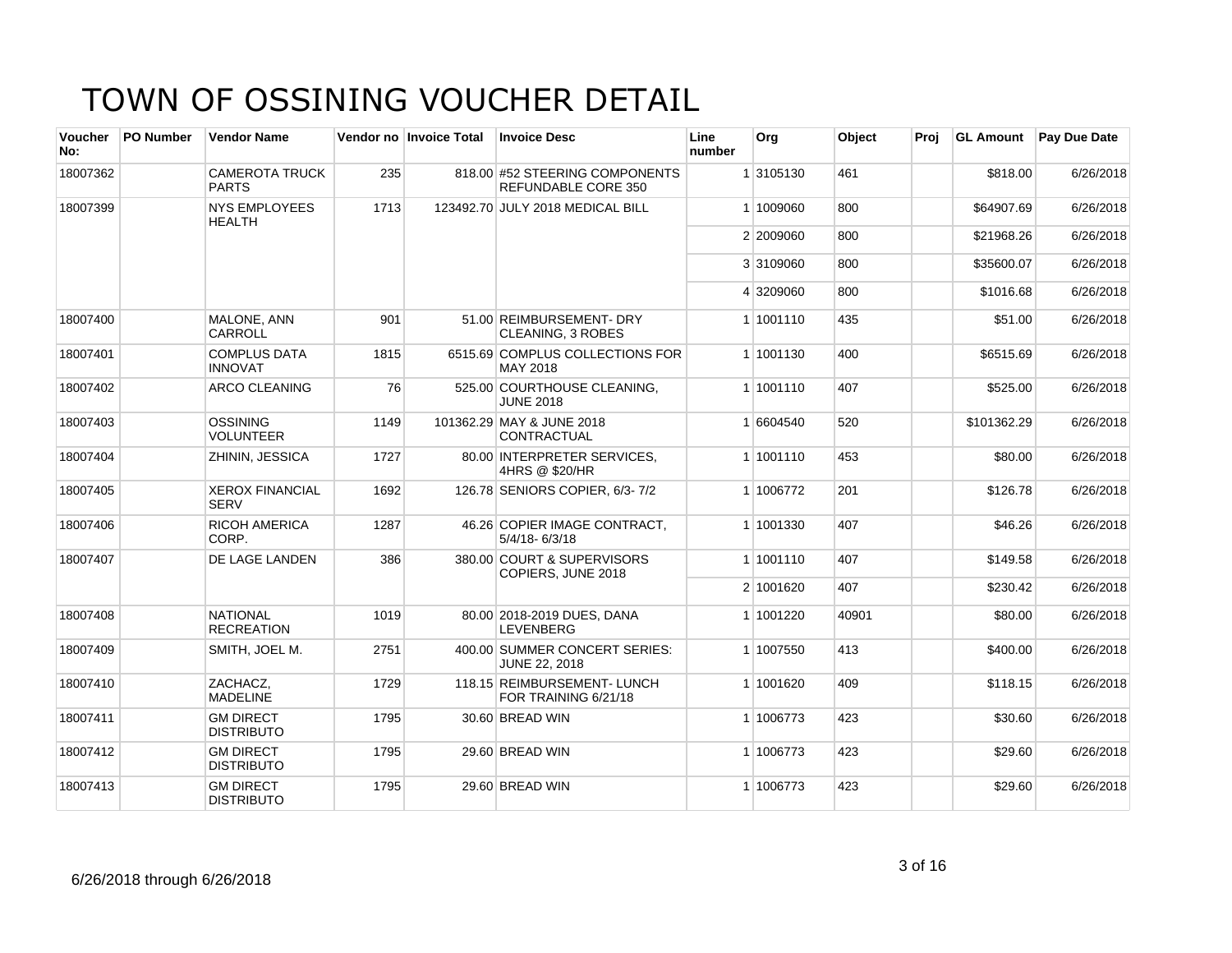| <b>Voucher</b><br>No: | <b>PO Number</b>  | <b>Vendor Name</b>                        |      | Vendor no Invoice Total | <b>Invoice Desc</b>                                                        | Line<br>number | Org       | Object | Proj | <b>GL Amount</b> | <b>Pay Due Date</b> |
|-----------------------|-------------------|-------------------------------------------|------|-------------------------|----------------------------------------------------------------------------|----------------|-----------|--------|------|------------------|---------------------|
| 18007414              |                   | <b>STARTER FOOD</b><br>CORP. C            | 1441 |                         | 95.43 FOOD WIN                                                             |                | 1 1006773 | 423    |      | \$95.43          | 6/26/2018           |
| 18007415              |                   | <b>STARTER FOOD</b><br>CORP. C            | 1441 |                         | 24.53 FOOD WIN                                                             |                | 1 1006773 | 423    |      | \$24.53          | 6/26/2018           |
| 18007416              |                   | <b>STARTER FOOD</b><br>CORP. C            | 1441 |                         | 11.96 FOOD WIN                                                             |                | 1 1006773 | 423    |      | \$11.96          | 6/26/2018           |
| 18007417              |                   | <b>STARTER FOOD</b><br>CORP. C            | 1441 |                         | 19.90 FOOD WIN                                                             |                | 1 1006773 | 423    |      | \$19.90          | 6/26/2018           |
| 18007418              |                   | <b>STARTER FOOD</b><br>CORP. C            | 1441 |                         | 120.69 FOOD WIN                                                            |                | 1 1006773 | 423    |      | \$120.69         | 6/26/2018           |
| 18007419              |                   | <b>STARTER FOOD</b><br>CORP. C            | 1441 |                         | 30.37 FOOD WIN                                                             |                | 1 1006773 | 423    |      | \$30.37          | 6/26/2018           |
| 18007420              |                   | <b>STARTER FOOD</b><br>CORP. C            | 1441 |                         | 35.42 FOOD WIN                                                             |                | 1 1006773 | 423    |      | \$35.42          | 6/26/2018           |
| 18007421              |                   | <b>STARTER FOOD</b><br>CORP. C            | 1441 |                         | 36.65 FOOD WIN                                                             |                | 1 1006773 | 423    |      | \$36.65          | 6/26/2018           |
| 18007422              |                   | <b>MANICCHIO</b><br><b>BROTHERS,</b>      | 904  |                         | 37.00 NYS INSPECTION- 2005<br><b>CHEVY ASTRO VAN</b>                       |                | 1 1006772 | 455    |      | \$37.00          | 6/26/2018           |
| 18007423              |                   | <b>FREDERICK P.</b><br><b>CLARK A</b>     | 541  |                         | 2919.00 CONSULTING SVCS TO TB<br>FOR MAY: SOLAR & ACC.<br><b>APTS</b>      |                | 1 2001989 | 446    |      | \$2919.00        | 6/26/2018           |
| 18007424              |                   | STAPLES INC. &<br><b>SUBSI</b>            | 1439 |                         | 21.03 (5) BINDERS FOR MS4, PAPER<br><b>CLIPS, BINDER CLIPS</b>             |                | 1 1001220 | 406    |      | \$21.03          | 6/26/2018           |
| 18007425              |                   | <b>STAPLES INC. &amp;</b><br><b>SUBSI</b> | 1439 |                         | 164.92 YELLOW & MAGENTA TONER<br><b>FOR SUP PRINTER</b>                    |                | 1 1001220 | 406    |      | \$164.92         | 6/26/2018           |
|                       | 18007426 20180097 | <b>VERIZON</b><br><b>WIRELESS</b>         | 1600 |                         | 1319.85 TABLETS, APPLE PENCILS<br><b>AND CASES</b>                         |                | 1 1001220 | 201    |      | \$1319.85        | 6/26/2018           |
|                       | 18007427 20180027 | <b>INTERSTATE</b><br><b>FIREWORKS</b>     | 720  |                         | 12733.88 2018 INDEPENDENCE DAY<br><b>FIREWORKS</b>                         |                | 1 1007550 | 413    |      | \$12733.88       | 6/26/2018           |
| 18007428              |                   | MAILFINANCE INC.                          | 897  |                         | 1287.00 POSTAGE/FOLDING MACHINE<br>RENTAL, 7/14/18-10/13/18                |                | 1 1001620 | 407    |      | \$1287.00        | 6/26/2018           |
| 18007430              |                   | <b>NEOFUNDS BY</b><br><b>NEOPOST</b>      | 1028 |                         | 719.00 POSTAGE FOR 16 CROTON &<br><b>RED INK FOR METER</b>                 |                | 1 1001620 | 405    |      | \$719.00         | 6/26/2018           |
| 18007434 20180071     |                   | LOVEGROVE,<br>JAMES E.                    | 2622 |                         | 5000.00 ASBESTOS MITIGATION &<br><b>CLEAN UP AT REUBEN</b><br><b>HOUSE</b> |                | 1 3707110 | 200    | 5209 | \$5000.00        | 6/26/2018           |
| 18007436              |                   | <b>JON BATES</b><br><b>CONSULTING</b>     | 2748 |                         | 1100.00 SUMMER CONCERT SERIES.<br>FIREWORKS JULY 3                         |                | 1 1007550 | 413    |      | \$1100.00        | 6/26/2018           |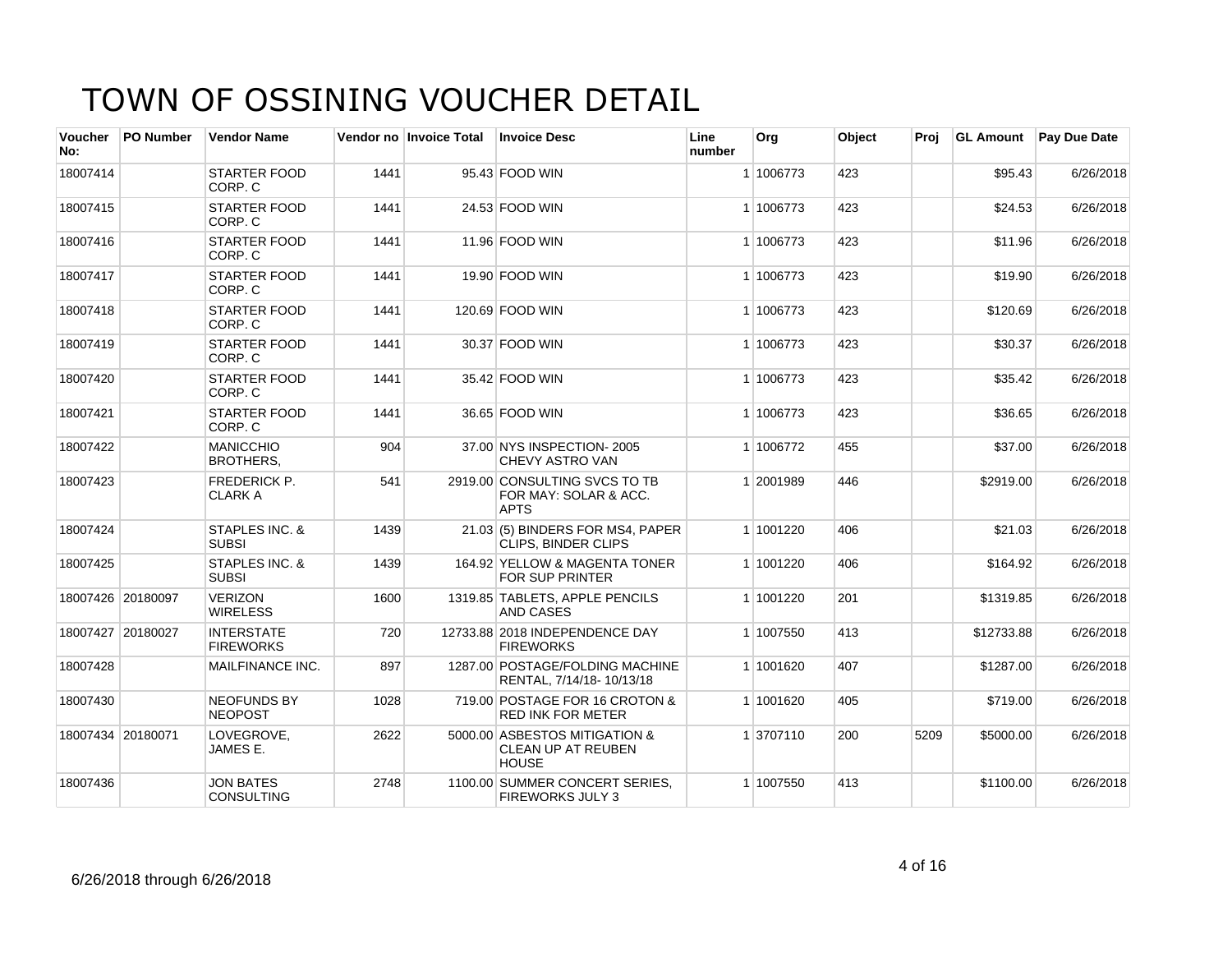| Voucher<br>No: | <b>PO Number</b>  | <b>Vendor Name</b>                    |      | Vendor no Invoice Total | <b>Invoice Desc</b>                                           | Line<br>number | Org       | Object | Proi | <b>GL Amount</b> | <b>Pay Due Date</b> |
|----------------|-------------------|---------------------------------------|------|-------------------------|---------------------------------------------------------------|----------------|-----------|--------|------|------------------|---------------------|
| 18007438       |                   | JATTA, LLC                            | 2746 |                         | 600.00 SUMMER CONCERT SERIES.<br>JULY 13                      |                | 1 1007550 | 413    |      | \$600.00         | 6/26/2018           |
| 18007457       |                   | <b>BUCHANAN.</b><br><b>KENDALL</b>    | 2754 |                         | 500.00 SUMMER CONCERT SERIES.<br>JULY 6                       |                | 1 1007550 | 413    |      | \$500.00         | 6/26/2018           |
| 18007458       |                   | <b>OUT AFTER</b><br><b>CURFEW</b>     | 2752 |                         | 500.00 SUMMER CONCERT SERIES,<br><b>JUNE 29</b>               |                | 1 1007550 | 413    |      | \$500.00         | 6/26/2018           |
| 18007459       |                   | <b>BOB'S ARMY &amp;</b><br>NAVY ST    | 177  |                         | 130.00 P. CONNOLLY UNIFORM<br>ALLOWANCE - WORK BOOTS          |                | 1 3208810 | 435    |      | \$130.00         | 6/26/2018           |
| 18007460       |                   | ARCO CLEANING                         | 76   |                         | 115.00 CONTRACT CLEANING FOR<br>DALE CEMETERY, 6/1 - 6/30     |                | 1 3208810 | 406    |      | \$115.00         | 6/26/2018           |
| 18007461       |                   | <b>MT. KISCO TRUCK &amp;</b><br>AU    | 1000 |                         | 39.34 SUPPLIES FOR CEMETERY<br>F <sub>150</sub>               |                | 1 3208810 | 432    |      | \$39.34          | 6/26/2018           |
| 18007462       |                   | <b>ANTHONY L.</b><br><b>FIORITO I</b> | 69   |                         | 198.00 MULCH AND STONE FOR<br><b>DALE CEMETERY</b>            |                | 1 3208810 | 432    |      | \$198.00         | 6/26/2018           |
| 18007463       |                   | <b>POGACT</b><br><b>EXCAVATING IN</b> | 1223 |                         | 120.00 TOPSOIL TO DALE CEMETERY                               |                | 1 3208810 | 432    |      | \$120.00         | 6/26/2018           |
| 18007464       |                   | <b>FINAL STONE LLC</b>                | 515  |                         | 950.00 PLANTINGS IN ROADWAY<br><b>CIRCLE AT DALE CEMETERY</b> |                | 1 3208810 | 432    |      | \$950.00         | 6/26/2018           |
|                | 18007465 20180077 | <b>ATLANTIC MOBILE</b>                | 2040 |                         | 1001.50 MONUMENT CONCRETE FOR<br>DALE CEMETERY                |                | 1 3208810 | 432    |      | \$1001.50        | 6/26/2018           |
| 18007466       |                   | LAKE SHORE                            | 2730 |                         | 863.11 SECTION SIGNS FOR DALE<br><b>CEMETERY</b>              |                | 1 3208810 | 432    |      | \$863.11         | 6/26/2018           |
| 18007467       |                   | <b>MANICCHIO</b><br><b>BROTHERS,</b>  | 904  |                         | 37.00 DUMP TRUCK INSPECTION,<br><b>DALE CEMETERY</b>          |                | 13208810  | 432    |      | \$37.00          | 6/26/2018           |
|                | 18007468 20180034 | STEPHEN TILLY,<br><b>ARCHI</b>        | 1449 |                         | 4114.77 DALE CEMETERY PROJECT,<br>MAY 2018 EXPENSES           |                | 1 3708810 | 200    | 5207 | \$4114.77        | 6/26/2018           |
| 18007469       |                   | <b>OSSINING</b><br><b>HARDWARE CO</b> | 1138 |                         | 5.30 CONCRETE FOR DALE<br><b>CEMETERY</b>                     |                | 1 3208810 | 432    |      | \$5.30           | 6/26/2018           |
| 18007470       |                   | <b>OSSINING</b><br><b>HARDWARE CO</b> | 1138 |                         | 156.71 HAY & SEED FOR DALE<br><b>CEMETERY</b>                 |                | 1 3208810 | 432    |      | \$156.71         | 6/26/2018           |
| 18007471       |                   | <b>OSSINING</b><br>HARDWARE CO        | 1138 |                         | 2.69 SUPPLIES FOR DALE<br><b>CEMETERY</b>                     |                | 1 3208810 | 432    |      | \$2.69           | 6/26/2018           |
| 18007472       |                   | <b>OSSINING</b><br>HARDWARE CO        | 1138 |                         | 32.33 POTTING SOIL                                            |                | 1 3208810 | 432    |      | \$32.33          | 6/26/2018           |
| 18007473       |                   | <b>OSSINING</b><br><b>HARDWARE CO</b> | 1138 |                         | 74.21 CONCRETE FOR DALE<br><b>CEMETERY</b>                    |                | 1 3208810 | 432    |      | \$74.21          | 6/26/2018           |
| 18007474       |                   | <b>OSSINING</b><br><b>HARDWARE CO</b> | 1138 |                         | 36.88 SUPPLIES FOR DALE<br><b>CEMETERY</b>                    |                | 1 3208810 | 432    |      | \$36.88          | 6/26/2018           |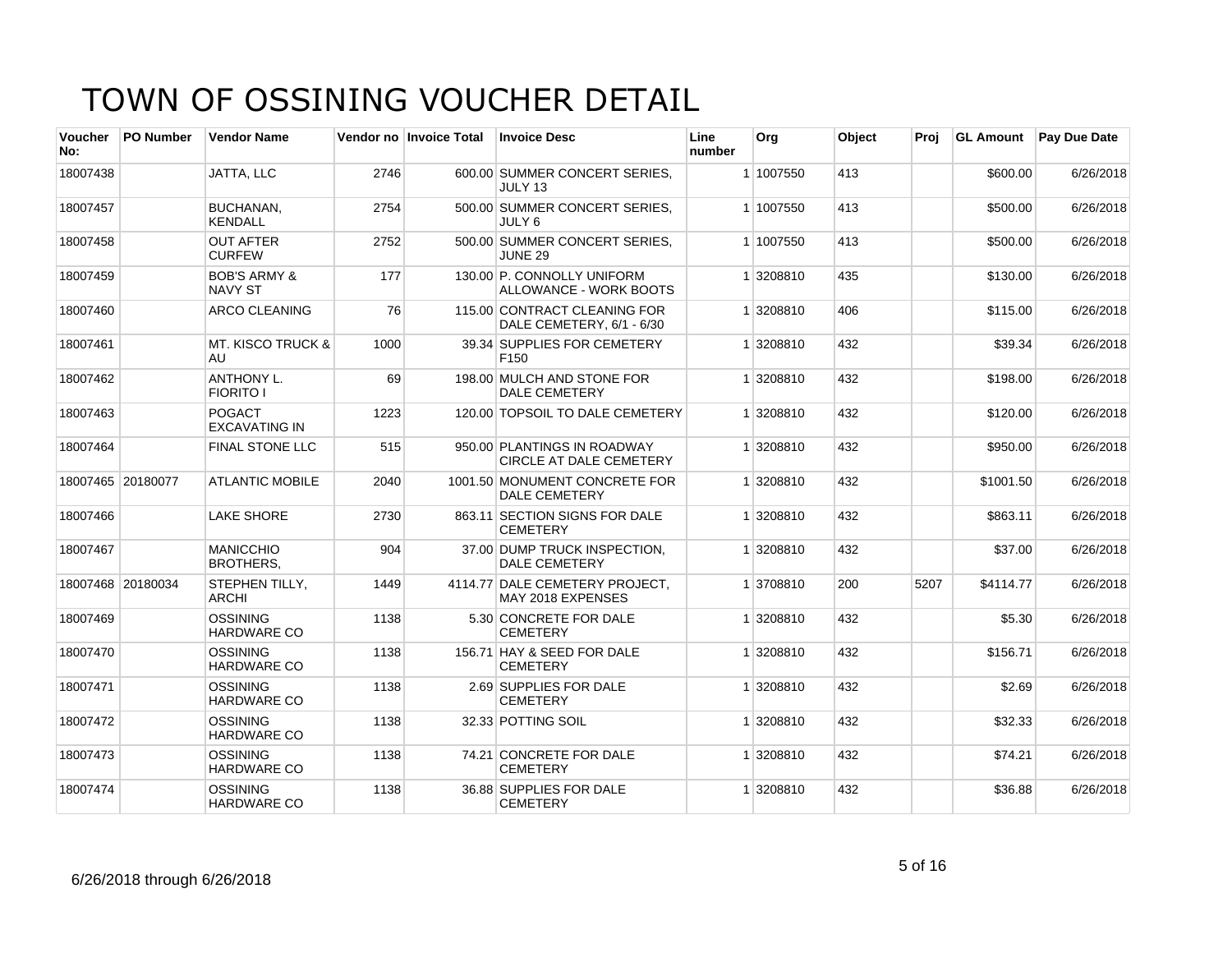| Voucher<br>No: | <b>PO Number</b> | <b>Vendor Name</b>                    |      | Vendor no Invoice Total | <b>Invoice Desc</b>                                               | Line<br>number | Org       | Object | Proi |           | <b>GL Amount</b> Pay Due Date |
|----------------|------------------|---------------------------------------|------|-------------------------|-------------------------------------------------------------------|----------------|-----------|--------|------|-----------|-------------------------------|
| 18007475       |                  | <b>OSSINING</b><br><b>HARDWARE CO</b> | 1138 |                         | 47.69 SUPPLIES FOR DALE<br><b>CEMETERY</b>                        |                | 1 3208810 | 432    |      | \$47.69   | 6/26/2018                     |
| 18007476       |                  | <b>OSSINING LAWN</b><br><b>MOWER</b>  | 1140 |                         | 120.00 60" EXMARK BELT FOR DALE<br><b>CEMETERY</b>                |                | 1 3208810 | 432    |      | \$120.00  | 6/26/2018                     |
| 18007477       |                  | <b>OSSINING LAWN</b><br><b>MOWER</b>  | 1140 |                         | 90.00 2 FACE SHIELDS FOR DALE<br><b>CEMETERY</b>                  |                | 1 3208810 | 432    |      | \$90.00   | 6/26/2018                     |
| 18007478       |                  | <b>OSSINING LAWN</b><br><b>MOWER</b>  | 1140 |                         | 126.00 60" DECK BELT FOR DALE<br><b>CEMETERY</b>                  |                | 1 3208810 | 432    |      | \$126.00  | 6/26/2018                     |
| 18007479       |                  | <b>OSSINING LAWN</b><br><b>MOWER</b>  | 1140 |                         | 183.00 SUPPLIES FOR DALE<br><b>CEMETERY</b>                       |                | 1 3208810 | 432    |      | \$183.00  | 6/26/2018                     |
| 18007480       |                  | W.B. MASON<br><b>COMPANY I</b>        | 1615 |                         | 55.08 NUMBER STICKERS FOR<br><b>DALE CEMETERY</b>                 |                | 1 3208810 | 432    |      | \$55.08   | 6/26/2018                     |
| 18007481       |                  | <b>VILLAGE OF</b><br><b>OSSINING</b>  | 1607 |                         | 388.40 DALE CEMETERY BUILDING<br>WATER CHARGES, 2/5 - 5/8         |                | 1 3208810 | 483    |      | \$388.40  | 6/26/2018                     |
| 18007482       |                  | <b>VILLAGE OF</b><br><b>OSSINING</b>  | 1607 |                         | 25.00 DALE CEMETERY GROUNDS<br><b>WATER CHARGES, 11/2 - 5/8</b>   |                | 1 3208810 | 483    |      | \$25.00   | 6/26/2018                     |
| 18007483       |                  | <b>NUGENT</b><br><b>BROTHERS L</b>    | 2755 |                         | 400.00 VAULT SLING AND CHAIN                                      |                | 1 3208810 | 432    |      | \$400.00  | 6/26/2018                     |
| 18007484       |                  | <b>VILLAGE OF</b><br><b>OSSINING</b>  | 1607 |                         | 37.50 CEDAR LANE WATER<br>CHARGES, 2/13 - 5/18                    |                | 1 1007110 | 483    |      | \$37.50   | 6/26/2018                     |
| 18007485       |                  | <b>VILLAGE OF</b><br><b>OSSINING</b>  | 1607 |                         | 25.00 ENGEL PARK BATHROOMS.<br>$11/15 - 5/10$                     |                | 1 1007110 | 483    |      | \$25.00   | 6/26/2018                     |
| 18007486       |                  | <b>VILLAGE OF</b><br><b>OSSINING</b>  | 1607 |                         | 140.63 SPRAY PARK (SM DIAL)<br><b>WATER CHARGES, 11/14 - 6/1</b>  |                | 1 1007110 | 483    |      | \$140.63  | 6/26/2018                     |
| 18007487       |                  | <b>VILLAGE OF</b><br><b>OSSINING</b>  | 1607 |                         | 62.28 GERLACH PARK WATER<br>CHARGES, 11/30 - 5/9                  |                | 1 1007110 | 483    |      | \$62.28   | 6/26/2018                     |
| 18007488       |                  | <b>VILLAGE OF</b><br><b>OSSINING</b>  | 1607 |                         | 1346.44 SPRAY PARK (LG DIAL)<br><b>WATER CHARGES, 11/14 - 6/1</b> |                | 1 1007110 | 483    |      | \$1346.44 | 6/26/2018                     |
| 18007489       |                  | <b>VILLAGE OF</b><br><b>OSSINING</b>  | 1607 |                         | 110.28 OBCC WATER CHARGES, 2/9 -<br>5/10                          |                | 1 1007110 | 483    |      | \$110.28  | 6/26/2018                     |
| 18007490       |                  | PARACO GAS                            | 1164 |                         | 422.49 241.2 GAL @\$1.7516 TO 43<br><b>MORNINGSIDE DRIVE</b>      |                | 1 1007110 | 404    |      | \$422.49  | 6/26/2018                     |
| 18007491       |                  | PARACO GAS                            | 1164 |                         | 450.06 295.8 GAL @\$1.5215 TO 43<br><b>MORNINGSIDE DRIVE</b>      |                | 1 1007110 | 404    |      | \$450.06  | 6/26/2018                     |
| 18007492       |                  | PARACO GAS                            | 1164 |                         | 271.74 178.6 GAL @ \$1.5215 TO 42<br><b>MORNINGSIDE DRIVE</b>     |                | 1 1007110 | 404    |      | \$271.74  | 6/26/2018                     |
| 18007493       |                  | <b>VERIZON</b>                        | 1599 |                         | 169.17 CLAC PHONE & INTERNET, 6/1<br>$-6/30$                      |                | 1 1007110 | 402    |      | \$169.17  | 6/26/2018                     |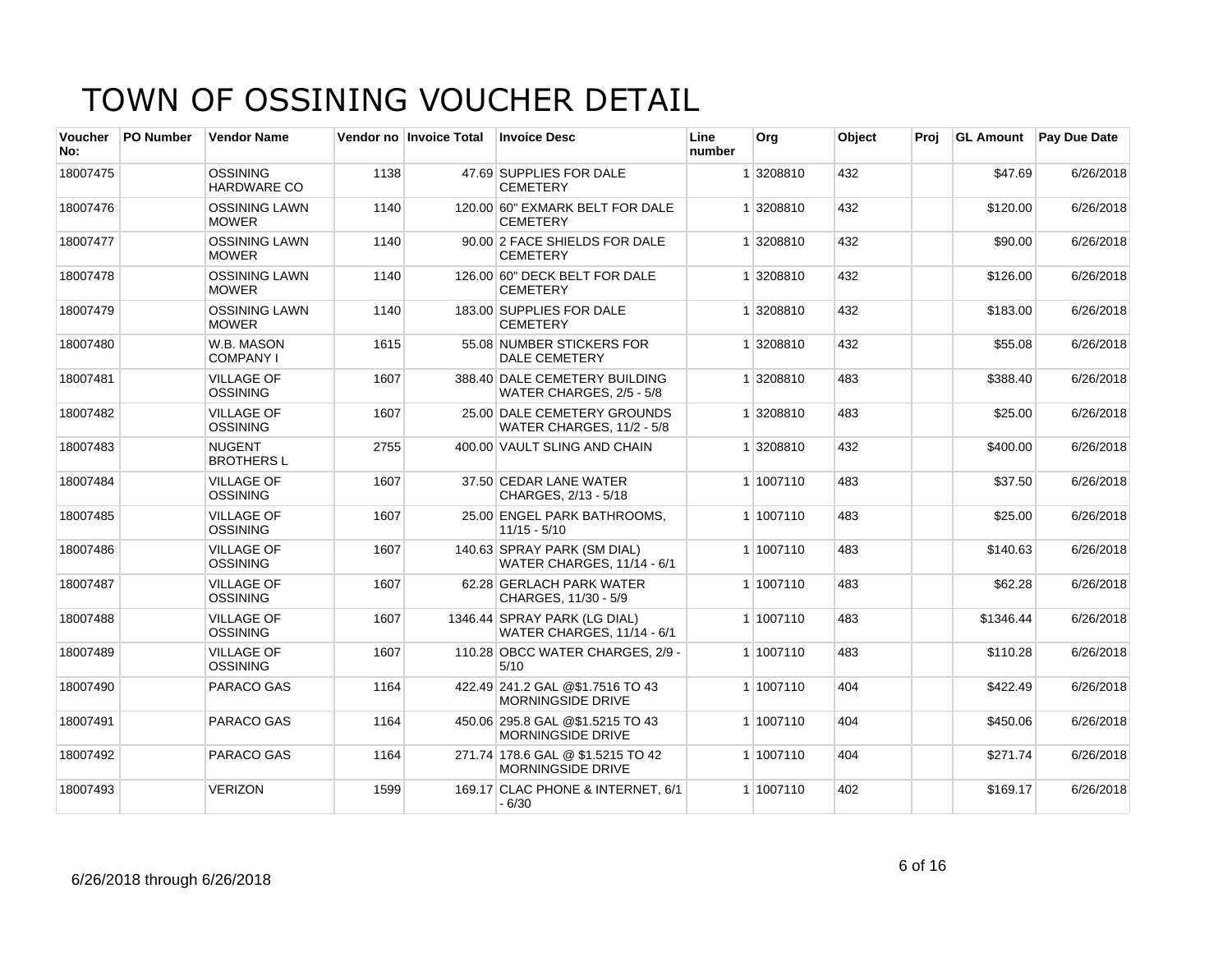| <b>Voucher</b><br>No: | <b>PO Number</b>  | <b>Vendor Name</b>                    |      | Vendor no Invoice Total | <b>Invoice Desc</b>                                     | Line<br>number | Org       | Object | Proj | <b>GL Amount</b> | <b>Pay Due Date</b> |
|-----------------------|-------------------|---------------------------------------|------|-------------------------|---------------------------------------------------------|----------------|-----------|--------|------|------------------|---------------------|
| 18007494              |                   | <b>OPTIMUM -</b><br><b>CABLEVISIO</b> | 1129 |                         | 40.48 RYDER PARK PHONE &<br><b>INTERNET, 6/8 - 7/7</b>  |                | 1 1007110 | 402    |      | \$40.48          | 6/26/2018           |
| 18007495              |                   | <b>OSSINING</b><br><b>HARDWARE CO</b> | 1138 |                         | 81.89 SUPPLIES FOR DOCKS                                |                | 1 1007110 | 485    |      | \$81.89          | 6/26/2018           |
| 18007497              |                   | <b>OSSINING</b><br><b>HARDWARE CO</b> | 1138 |                         | -7.20 RETURN OF SUPPLIES FOR<br><b>DOCKS</b>            |                | 1 1007110 | 485    |      | $-$7.20$         | 6/26/2018           |
| 18007498              |                   | THE JOURNAL<br><b>NEWS</b>            | 1504 |                         | 142.00 LEGAL NOTICE                                     |                | 1 1001355 | 405    |      | \$142.00         | 6/26/2018           |
| 18007499              |                   | <b>OSSINING</b><br><b>HARDWARE CO</b> | 1138 |                         | 39.99 SUPPLIES FOR DOCKS                                |                | 1 1007110 | 485    |      | \$39.99          | 6/26/2018           |
| 18007500              |                   | <b>OSSINING</b><br><b>HARDWARE CO</b> | 1138 |                         | 23.80 SUPPLIES FOR DOCKS                                |                | 1 1007110 | 485    |      | \$23.80          | 6/26/2018           |
| 18007501              |                   | <b>OSSINING</b><br><b>HARDWARE CO</b> | 1138 |                         | 35.99 SPRAY PAINT FOR TOWN<br><b>PARKS</b>              |                | 1 1007110 | 485    |      | \$35.99          | 6/26/2018           |
| 18007502              |                   | <b>EURO PIZZA</b>                     | 1965 |                         | 135.53 MEALS FOR ASSESSMENT<br><b>REVIEW BOARD</b>      |                | 1 1001356 | 406    |      | \$135.53         | 6/26/2018           |
| 18007506              |                   | CALL-A-HEAD<br>CORP.                  | 232  |                         | 36.50 RENTAL OF COMMUNITY<br>GARDEN UNIT, 6/1 - 6/30    |                | 1 1007110 | 485    |      | \$36.50          | 6/26/2018           |
| 18007507              |                   | CALL-A-HEAD<br>CORP.                  | 232  |                         | 120.00 RENTAL OF ENGEL PARK<br>UNIT, 6/1 - 6/30         |                | 1 1007110 | 485    |      | \$120.00         | 6/26/2018           |
| 18007508              |                   | <b>CARTOGRAPHICS</b>                  | 2061 |                         | 3600.00 NEIGHBORHOOD & SALES                            |                | 1 1001355 | 400    |      | \$3600.00        | 6/26/2018           |
|                       | 18007509 20180066 | CC'S HIGH Q<br><b>ELECTRIC</b>        | 1777 |                         | 6800.00 BONDING OF SPRAY PARK                           |                | 1 3707110 | 200    | 5190 | \$6800.00        | 6/26/2018           |
| 18007510              |                   | <b>CIA SECURITY</b>                   | 296  |                         | 34.95 CLAC ALARM MONITORING.<br>$5/1 - 5/31$            |                | 1 1007110 | 485    |      | \$34.95          | 6/26/2018           |
| 18007511              |                   | <b>CIA SECURITY</b>                   | 296  |                         | 34.95 CLAC ALARM MONITORING,<br>$6/1 - 6/30$            |                | 1 1007110 | 485    |      | \$34.95          | 6/26/2018           |
| 18007512              |                   | <b>CIA SECURITY</b>                   | 296  |                         | 34.95 CLAC ALARM MONITORING,<br>$7/1 - 7/31$            |                | 1 1007110 | 485    |      | \$34.95          | 6/26/2018           |
| 18007513              |                   | DE LAGE LANDEN                        | 386  |                         | 122.85 PERIOD OF PERFORMANCE<br>06/01/2018-06/30/2018   |                | 1 1001355 | 407    |      | \$122.85         | 6/26/2018           |
| 18007515              |                   | ALL-WELD<br>PRODUCTS, C               | 43   |                         | 30.00 RENTAL OF RYDER SHOP<br><b>TANKS, ACCT #01285</b> |                | 1 1007110 | 485    |      | \$30.00          | 6/26/2018           |
| 18007516              |                   | AT&T                                  | 93   |                         | 48.94 AT&T CHARGES, NOVEMBER<br>2017                    |                | 1 1001650 | 402    |      | \$36.23          | 6/26/2018           |
|                       |                   |                                       |      |                         |                                                         |                | 2 2003620 | 402    |      | \$12.71          | 6/26/2018           |
| 18007517              |                   | STAPLES INC. &<br><b>SUBSI</b>        | 1439 |                         | 64.43 PADS, PENS, BINDERS                               |                | 1 1001355 | 406    |      | \$64.43          | 6/26/2018           |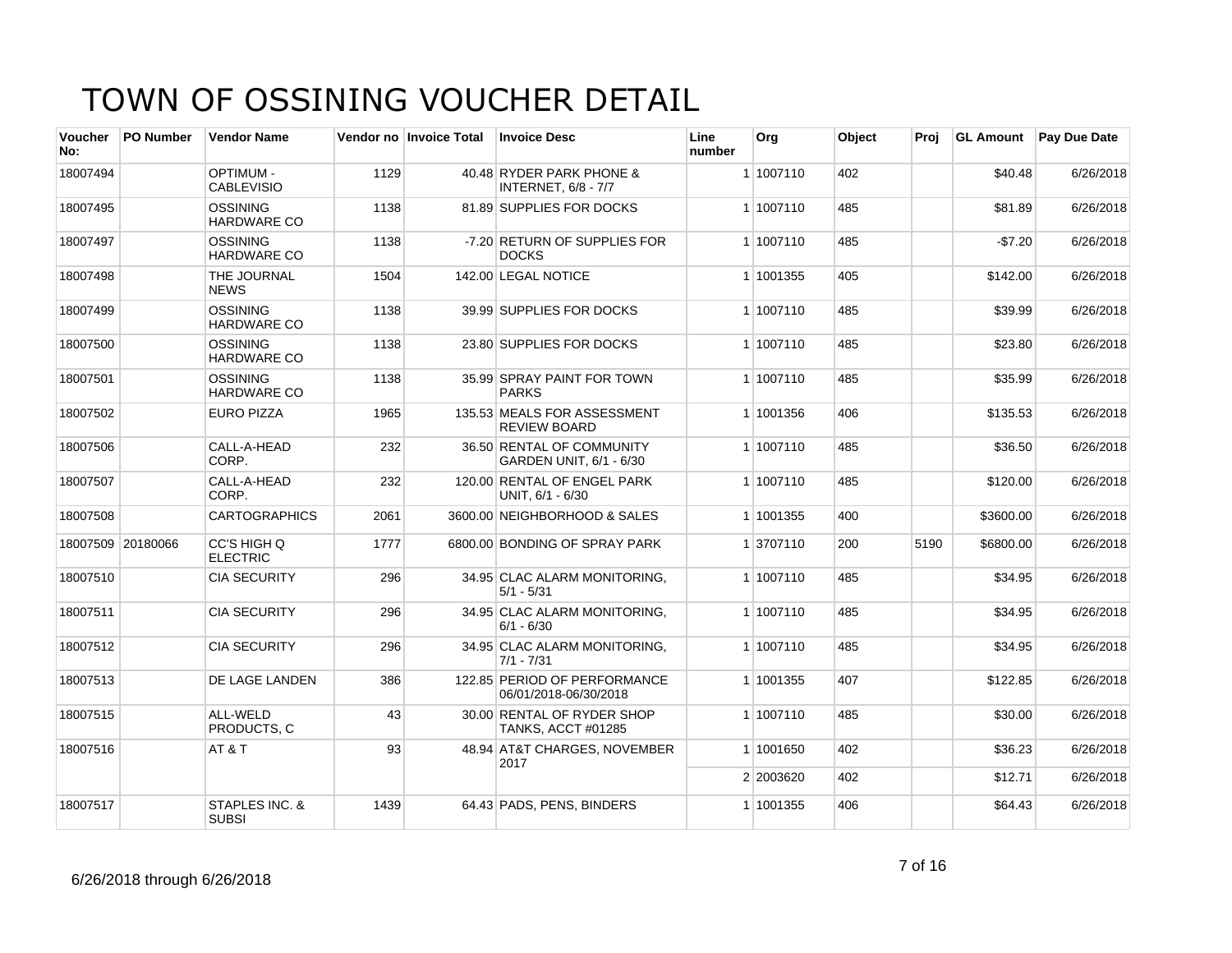| <b>Voucher</b><br>No: | PO Number         | <b>Vendor Name</b>                    |      | Vendor no Invoice Total | <b>Invoice Desc</b>                                                      | Line<br>number | Org       | Object | Proj | <b>GL Amount</b> | <b>Pay Due Date</b> |
|-----------------------|-------------------|---------------------------------------|------|-------------------------|--------------------------------------------------------------------------|----------------|-----------|--------|------|------------------|---------------------|
| 18007518              |                   | ORTIZ WELDING<br>INC.                 | 1133 |                         | 350.00 TARP KIT FOR TRUCK #23                                            |                | 1 1007110 | 485    |      | \$350.00         | 6/26/2018           |
|                       | 18007519 20180065 | <b>KOMPAN</b>                         | 2224 |                         | 5138.00 (200 TONS) ENGINEERED<br><b>WOOD FIBER FOR</b><br>PLAYGROUND     |                | 1 1007110 | 484    |      | \$5138.00        | 6/26/2018           |
|                       | 18007520 20180076 | <b>JAMESTOWN</b>                      | 2022 |                         | 1771.60 8' PICNIC TABLES FOR CEDAR<br><b>LANE PARK</b>                   |                | 1 3707110 | 200    | 5203 | \$1771.60        | 6/26/2018           |
| 18007521              |                   | STAPLES INC. &<br><b>SUBSI</b>        | 1439 |                         | 37.96 5PK 8GB                                                            |                | 1 1001355 | 406    |      | \$37.96          | 6/26/2018           |
| 18007522              |                   | PARTAC PEAT<br>CORP.                  | 1169 |                         | 325.00 MOUND SLOPE FOR<br><b>PITCHERS MOUNDS</b>                         |                | 1 1007110 | 485    |      | \$325.00         | 6/26/2018           |
| 18007523              |                   | <b>OSSINING</b><br><b>VOLUNTEER</b>   | 1149 |                         | 15840.00 REIMBURSEMENT FROM<br>CROTON, 6/1 - 6/30                        |                | 1 6604540 | 520    |      | \$15840.00       | 6/26/2018           |
| 18007524              |                   | CC'S HIGH Q<br><b>ELECTRIC</b>        | 1777 |                         | 383.35 SERVICE TO GERLACH PARK                                           |                | 1 1007110 | 485    |      | \$383.35         | 6/26/2018           |
| 18007525              |                   | <b>ARROWAY</b><br><b>CHEVROLET IN</b> | 84   |                         | 472.88 SUPPLIES FOR TRUCK #23                                            |                | 1 1007110 | 455    |      | \$472.88         | 6/26/2018           |
| 18007526              |                   | <b>ARROWAY</b><br><b>CHEVROLET IN</b> | 84   |                         | 128.39 SUPPLIES FOR TRUCK #23                                            |                | 1 1007110 | 455    |      | \$128.39         | 6/26/2018           |
| 18007527              |                   | <b>SITEONE</b>                        | 2024 |                         | 263.88 WHITE STRIPING PAINT FOR<br><b>FIELDS</b>                         |                | 1 1007110 | 485    |      | \$263.88         | 6/26/2018           |
| 18007528              |                   | AT&T                                  | 93   |                         | 44.39 AT&T CHARGES, DECEMBER<br>2017                                     |                | 1 1001650 | 402    |      | \$30.48          | 6/26/2018           |
|                       |                   |                                       |      |                         |                                                                          |                | 2 2003620 | 402    |      | \$13.91          | 6/26/2018           |
| 18007529              |                   | CITY CARTING, INC.                    | 2687 |                         | 479.00 DUMPING FEES                                                      |                | 1 1007110 | 485    |      | \$479.00         | 6/26/2018           |
| 18007530              |                   | AT&T                                  | 93   |                         | 45.83 AT&T CHARGES, JANUARY<br>2018                                      |                | 1 1001650 | 402    |      | \$32.69          | 6/26/2018           |
|                       |                   |                                       |      |                         |                                                                          |                | 2 2003620 | 402    |      | \$13.14          | 6/26/2018           |
| 18007532              |                   | ARPI, VERONICA                        | 2745 |                         | 59.89 MEMORIAL DAY WREATHS                                               |                | 1 1006510 | 413    |      | \$59.89          | 6/26/2018           |
| 18007533              |                   | AT&T                                  | 93   |                         | 42.75 AT&T CHARGES, FEBRUARY<br>2018                                     |                | 1 1001650 | 402    |      | \$23.93          | 6/26/2018           |
|                       |                   |                                       |      |                         |                                                                          |                | 2 2003620 | 402    |      | \$18.82          | 6/26/2018           |
| 18007534              |                   | <b>DAKOTA SUPPLY</b><br>CORP.         | 373  |                         | 568.00 SUPPLIES FOR BUCK<br><b>JOHNSON PLAYGROUND</b><br><b>DRAINAGE</b> |                | 1 1007110 | 485    |      | \$568.00         | 6/26/2018           |
| 18007535              |                   | <b>DAKOTA SUPPLY</b><br>CORP.         | 373  |                         | 642.00 SUPPLIES FOR GERLACH<br><b>PARK</b>                               |                | 1 3707110 | 200    | 5205 | \$642.00         | 6/26/2018           |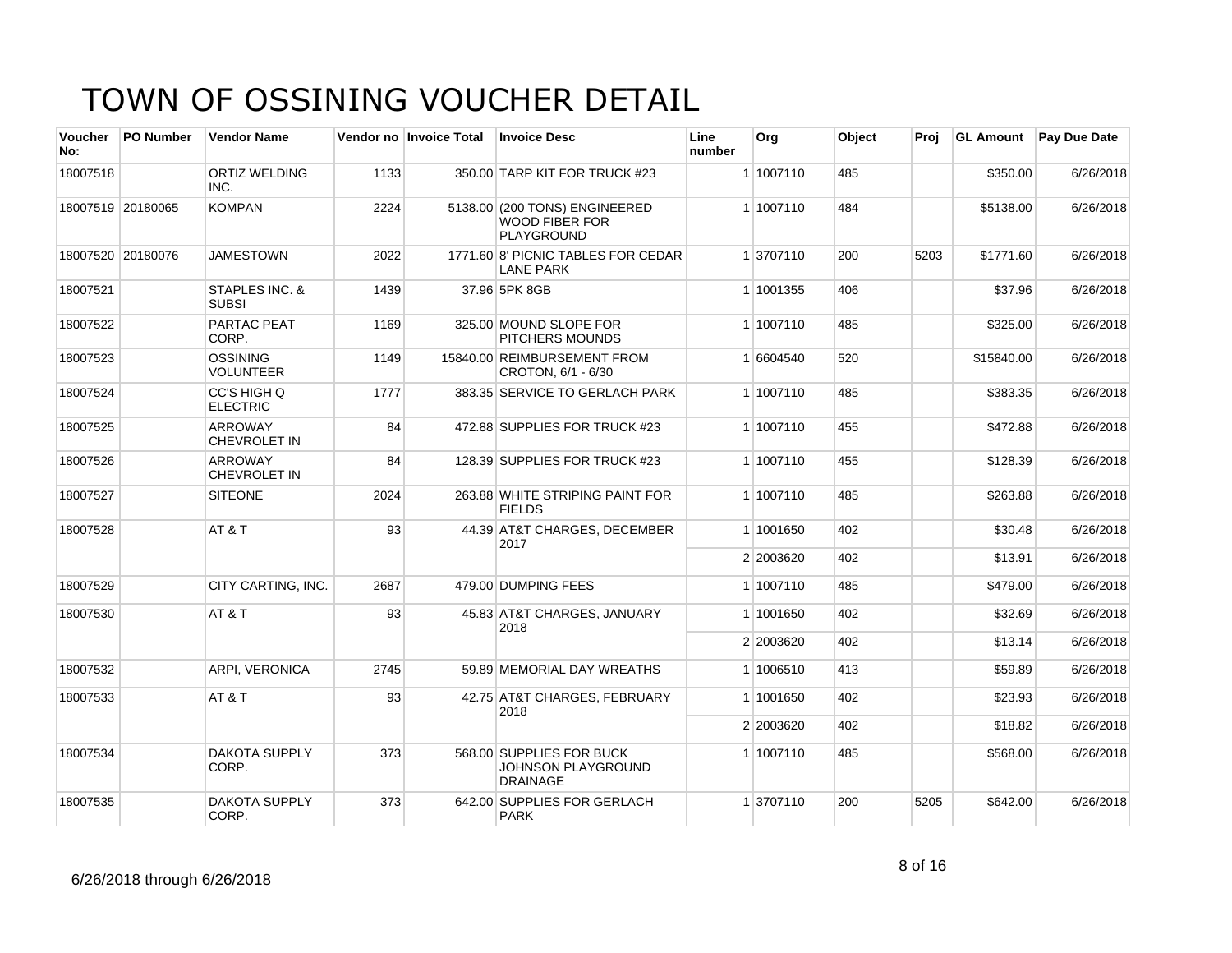| <b>Voucher</b><br>No: | <b>PO Number</b> | <b>Vendor Name</b>                  |     | Vendor no Invoice Total | <b>Invoice Desc</b>                                   | Line<br>number | Org       | Object | Proi | <b>GL Amount</b> | <b>Pay Due Date</b> |
|-----------------------|------------------|-------------------------------------|-----|-------------------------|-------------------------------------------------------|----------------|-----------|--------|------|------------------|---------------------|
| 18007536              |                  | AT&T                                | 93  |                         | 42.08 AT&T CHARGES, MARCH 2018                        |                | 1 1001650 | 402    |      | \$23.75          | 6/26/2018           |
|                       |                  |                                     |     |                         |                                                       |                | 2 2003620 | 402    |      | \$18.33          | 6/26/2018           |
| 18007537              |                  | <b>BOBCAT OF NEW</b><br>YORK        | 176 |                         | 12.50 PINS FOR BUCKET ON<br><b>EXCAVATOR</b>          |                | 1 1007110 | 455    |      | \$12.50          | 6/26/2018           |
| 18007538              |                  | <b>BOBCAT OF NEW</b><br><b>YORK</b> | 176 |                         | 93.75 REPAIRS TO SKID STEER                           |                | 1 1007110 | 455    |      | \$93.75          | 6/26/2018           |
| 18007539              |                  | AT&T                                | 93  |                         | 45.66 AT&T CHARGES, APRIL 2018                        |                | 1 1001650 | 402    |      | \$33.51          | 6/26/2018           |
|                       |                  |                                     |     |                         |                                                       |                | 2 2003620 | 402    |      | \$12.15          | 6/26/2018           |
| 18007540              |                  | <b>MELROSE LUMBER</b><br>CO.,       | 945 |                         | 64.38 PITCH FORKS                                     |                | 1 1007110 | 485    |      | \$64.38          | 6/26/2018           |
| 18007541              |                  | <b>MELROSE LUMBER</b><br>CO.,       | 945 |                         | 405.86 MATERIALS FOR DOCK                             |                | 1 1007110 | 485    |      | \$405.86         | 6/26/2018           |
| 18007542              |                  | <b>MELROSE LUMBER</b><br>CO.,       | 945 |                         | 44.85 DRILL BITS FOR DRILLING<br><b>THROUGH METAL</b> |                | 1 1007110 | 485    |      | \$44.85          | 6/26/2018           |
| 18007543              |                  | <b>MELROSE LUMBER</b><br>CO.,       | 945 |                         | 42.55 DRILL BITS FOR DRILLING<br><b>DOCKS</b>         |                | 1 1007110 | 485    |      | \$42.55          | 6/26/2018           |
| 18007544              |                  | <b>MELROSE LUMBER</b><br>CO.,       | 945 |                         | 13.98 PRIMER SPRAY FOR DOCK                           |                | 1 1007110 | 485    |      | \$13.98          | 6/26/2018           |
| 18007545              |                  | <b>MELROSE LUMBER</b><br>CO.        | 945 |                         | 16.55 SUPPLIES FOR DOCK                               |                | 1 1007110 | 485    |      | \$16.55          | 6/26/2018           |
| 18007546              |                  | <b>MELROSE LUMBER</b><br>CO.,       | 945 |                         | 10.19 ATTACHMENT FOR DRILL                            |                | 1 1007110 | 485    |      | \$10.19          | 6/26/2018           |
| 18007547              |                  | <b>MELROSE LUMBER</b><br>CO.        | 945 |                         | 8.76 NUTS, BOLTS, SCREWS FOR<br><b>DOCKS</b>          |                | 1 1007110 | 485    |      | \$8.76           | 6/26/2018           |
| 18007548              |                  | <b>MELROSE LUMBER</b><br>CO.        | 945 |                         | 109.94 BOLTS & HARDWARE FOR<br><b>DOCKS</b>           |                | 1 1007110 | 485    |      | \$109.94         | 6/26/2018           |
| 18007549              |                  | <b>MELROSE LUMBER</b><br>CO.,       | 945 |                         | 5.16 NUTS, BOLTS, SCREWS FOR<br><b>DOCKS</b>          |                | 1 1007110 | 485    |      | \$5.16           | 6/26/2018           |
| 18007550              |                  | AT&T                                | 93  |                         | 45.11 AT&T CHARGES, MAY 2018                          |                | 1 1001650 | 402    |      | \$32.80          | 6/26/2018           |
|                       |                  |                                     |     |                         |                                                       |                | 2 2003620 | 402    |      | \$12.31          | 6/26/2018           |
| 18007551              |                  | <b>MELROSE LUMBER</b><br>CO.,       | 945 |                         | 53.56 SUPPLIES FOR DOCKS                              |                | 1 1007110 | 485    |      | \$53.56          | 6/26/2018           |
| 18007552              |                  | <b>MELROSE LUMBER</b><br>CO.,       | 945 |                         | 78.95 SUPPLIES FOR PARKS DEPT                         |                | 1 1007110 | 485    |      | \$78.95          | 6/26/2018           |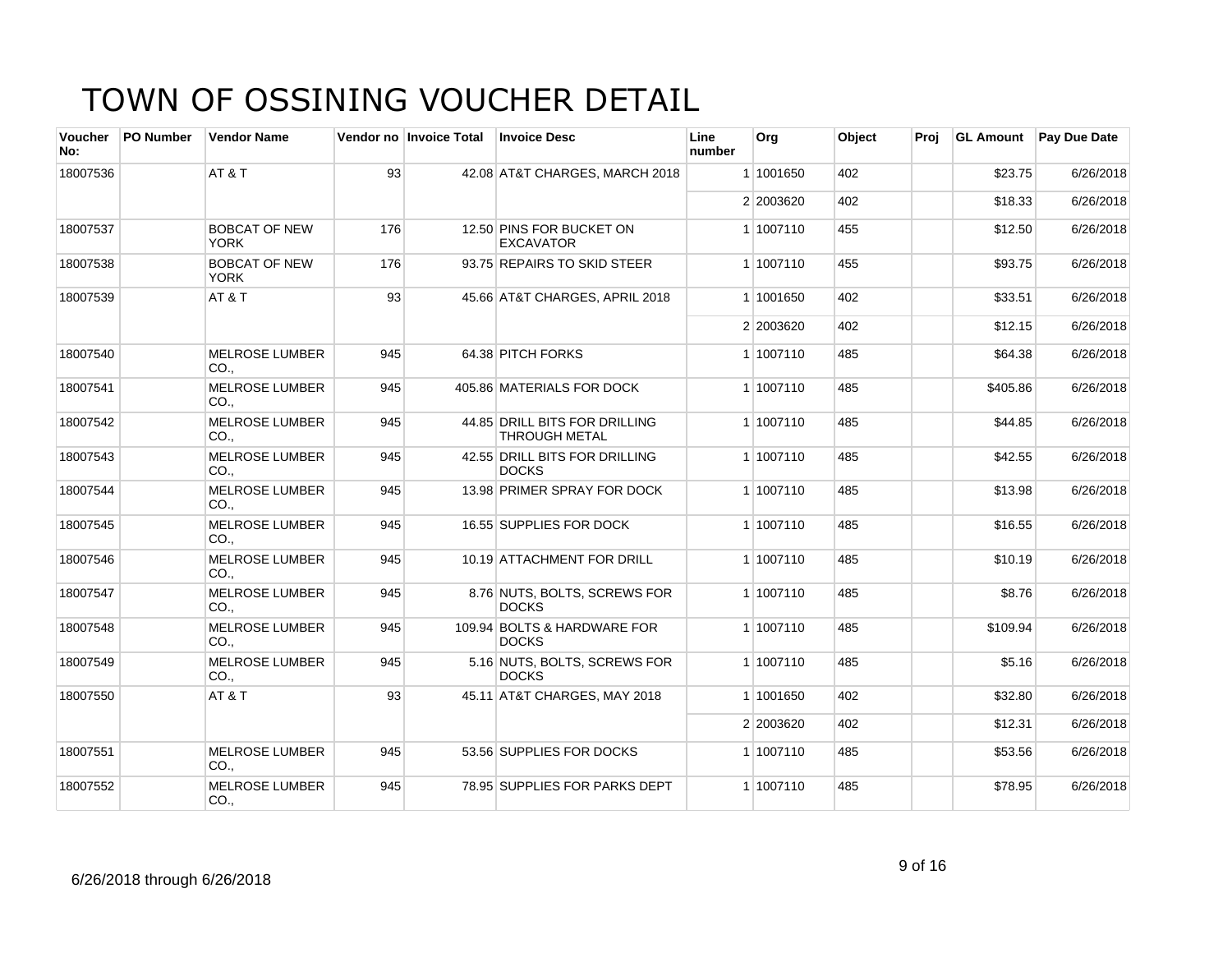| <b>Voucher</b><br>No: | PO Number | <b>Vendor Name</b>                       |     | Vendor no Invoice Total | <b>Invoice Desc</b>                                  | Line<br>number | Org       | Object | Proj | <b>GL Amount</b> | <b>Pay Due Date</b> |
|-----------------------|-----------|------------------------------------------|-----|-------------------------|------------------------------------------------------|----------------|-----------|--------|------|------------------|---------------------|
| 18007553              |           | <b>MELROSE LUMBER</b><br>CO.,            | 945 |                         | 115.42 SAND & CEMENT FOR<br><b>CHARGING STATIONS</b> |                | 1 3707110 | 200    | 5203 | \$38.48          | 6/26/2018           |
|                       |           |                                          |     |                         |                                                      |                | 2 3707110 | 200    | 5204 | \$38.47          | 6/26/2018           |
|                       |           |                                          |     |                         |                                                      |                | 3 3707110 | 200    | 5206 | \$38.47          | 6/26/2018           |
| 18007554              |           | <b>MELROSE LUMBER</b><br>CO.,            | 945 |                         | 16.50 CHARGING STATION<br><b>BOLLARDS</b>            |                | 1 3707110 | 200    | 5203 | \$5.50           | 6/26/2018           |
|                       |           |                                          |     |                         |                                                      |                | 2 3707110 | 200    | 5204 | \$5.50           | 6/26/2018           |
|                       |           |                                          |     |                         |                                                      |                | 3 3707110 | 200    | 5206 | \$5.50           | 6/26/2018           |
| 18007555              |           | <b>MELROSE LUMBER</b><br>CO.,            | 945 |                         | 12.79 SUPPLIES TO PAINT FIELD<br><b>LINES</b>        |                | 1 1007110 | 485    |      | \$12.79          | 6/26/2018           |
| 18007556              |           | <b>MELROSE LUMBER</b><br>CO <sub>1</sub> | 945 |                         | 10.49 BLADE TO CUT METAL                             |                | 1 1007110 | 485    |      | \$10.49          | 6/26/2018           |
| 18007557              |           | <b>MELROSE LUMBER</b><br>CO.             | 945 |                         | 54.12 SUPPLIES FOR PARKS DEPT.                       |                | 1 1007110 | 485    |      | \$54.12          | 6/26/2018           |
| 18007558              |           | <b>MELROSE LUMBER</b><br>CO.,            | 945 |                         | 429.06 MATERIALS FOR DOCKS                           |                | 1 1007110 | 485    |      | \$429.06         | 6/26/2018           |
| 18007559              |           | <b>MELROSE LUMBER</b><br>$CO1$ .         | 945 |                         | 104.38 FERTILIZER AND MULCH FOR<br><b>WATERFRONT</b> |                | 1 1007110 | 485    |      | \$104.38         | 6/26/2018           |
| 18007560              |           | <b>MELROSE LUMBER</b><br>CO.,            | 945 |                         | 43.10 SUPPLIES FOR BASEBALL<br><b>FIELDS</b>         |                | 1 1007110 | 485    |      | \$43.10          | 6/26/2018           |
| 18007561              |           | AT&T                                     | 93  |                         | 49.68 AT&T CHARGES, JUNE 2018                        |                | 1 1001650 | 402    |      | \$37.38          | 6/26/2018           |
|                       |           |                                          |     |                         |                                                      |                | 2 2003620 | 402    |      | \$12.30          | 6/26/2018           |
| 18007562              |           | <b>MELROSE LUMBER</b><br>CO.,            | 945 |                         | 6.59 SUPPLIES FOR DOCKS                              |                | 1 1007110 | 485    |      | \$6.59           | 6/26/2018           |
| 18007563              |           | <b>MELROSE LUMBER</b><br>CO.,            | 945 |                         | 42.41 SUPPLIES FOR DOCKS                             |                | 1 1007110 | 485    |      | \$42.41          | 6/26/2018           |
| 18007564              |           | <b>MELROSE LUMBER</b><br>CO.             | 945 |                         | 12.18 SUPPLIES FOR PARKS DEPT                        |                | 1 1007110 | 485    |      | \$12.18          | 6/26/2018           |
| 18007565              |           | <b>MELROSE LUMBER</b><br>CO.,            | 945 |                         | 23.78 ZIPTIES AND LOCK                               |                | 1 1007110 | 485    |      | \$23.78          | 6/26/2018           |
| 18007566              |           | <b>MELROSE LUMBER</b><br>CO.             | 945 |                         | 33.99 BOLT CUTTERS                                   |                | 1 1007110 | 485    |      | \$33.99          | 6/26/2018           |
| 18007567              |           | <b>MELROSE LUMBER</b><br>CO.,            | 945 |                         | 83.85 PLUMBING TOOLS FOR<br><b>PARKS DEPT</b>        |                | 1 1007110 | 485    |      | \$83.85          | 6/26/2018           |
| 18007568              |           | <b>MELROSE LUMBER</b><br>CO.,            | 945 |                         | 7.05 KEYS FOR WATERFRONT                             |                | 1 1007110 | 485    |      | \$7.05           | 6/26/2018           |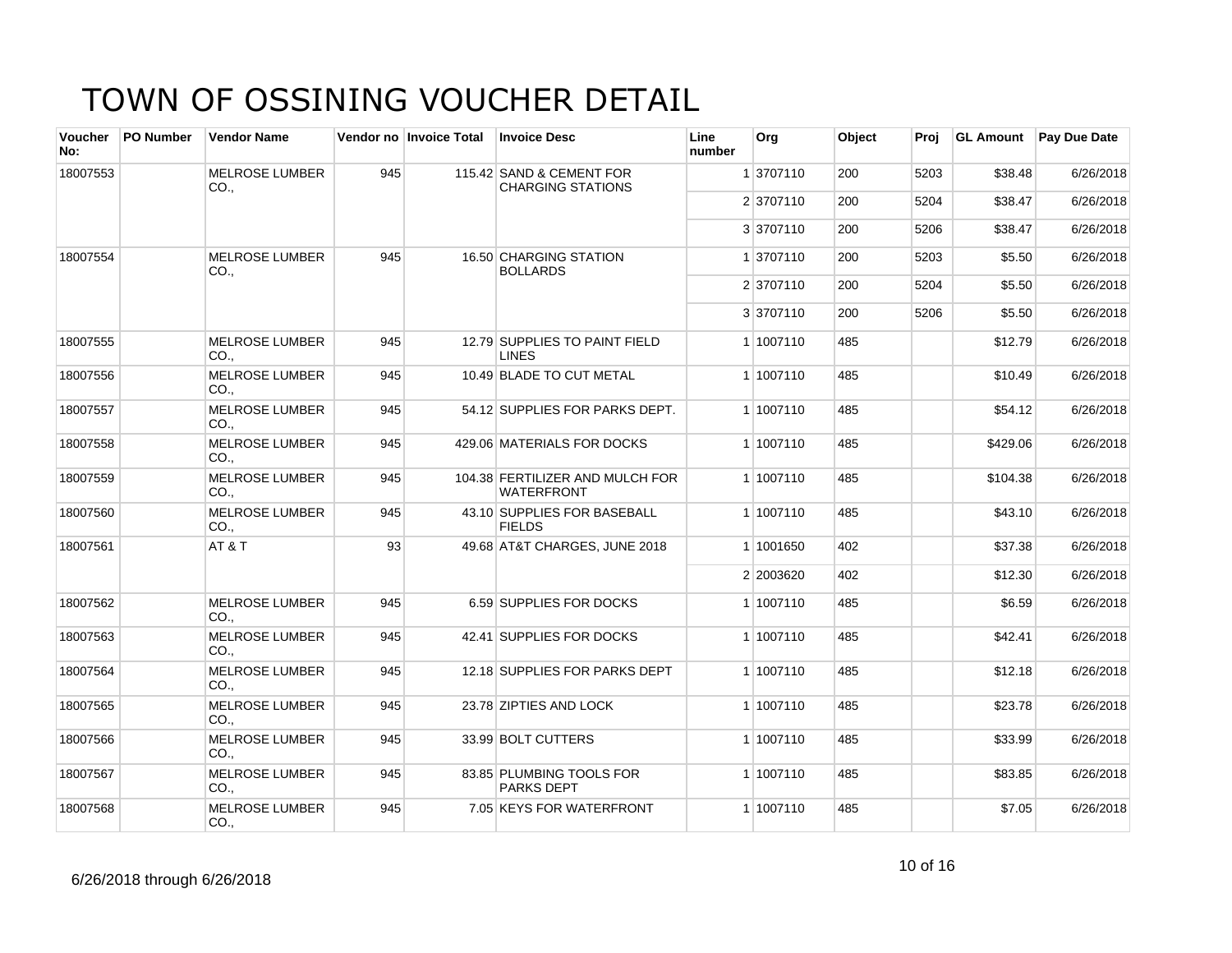| <b>Voucher</b><br>No: | <b>PO Number</b> | <b>Vendor Name</b>              |     | Vendor no Invoice Total | <b>Invoice Desc</b>                                    | Line<br>number | Org       | Object | Proi |           | <b>GL Amount</b> Pay Due Date |
|-----------------------|------------------|---------------------------------|-----|-------------------------|--------------------------------------------------------|----------------|-----------|--------|------|-----------|-------------------------------|
| 18007569              |                  | <b>MELROSE LUMBER</b><br>CO.,   | 945 |                         | 14.36 SUPPLIES FOR PARKS DEPT.                         |                | 1 1007110 | 485    |      | \$14.36   | 6/26/2018                     |
| 18007570              |                  | <b>MELROSE LUMBER</b><br>CO.,   | 945 |                         | 53.05 SUPPLIES FOR PAINT LINES<br><b>AT WATERFRONT</b> |                | 1 1007110 | 485    |      | \$53.05   | 6/26/2018                     |
| 18007571              |                  | <b>MELROSE LUMBER</b><br>CO.,   | 945 |                         | 264.39 SUPPLIES FOR FORMS AT<br><b>GERLACH</b>         |                | 1 3707110 | 200    | 5205 | \$264.39  | 6/26/2018                     |
| 18007572              |                  | <b>BOND.SCHOENECK</b><br>& KING | 185 |                         | 2000.00 RETAINER MATTERS-MAY<br>2018                   |                | 1 1001420 | 425    |      | \$1300.00 | 6/26/2018                     |
|                       |                  |                                 |     |                         |                                                        |                | 2 2001420 | 425    |      | \$100.00  | 6/26/2018                     |
|                       |                  |                                 |     |                         |                                                        |                | 3 3105010 | 425    |      | \$600.00  | 6/26/2018                     |
| 18007573              |                  | <b>MELROSE LUMBER</b><br>CO.,   | 945 |                         | 22.99 DECK SCREWS                                      |                | 1 1007110 | 485    |      | \$22.99   | 6/26/2018                     |
| 18007574              |                  | <b>MELROSE LUMBER</b><br>CO.    | 945 |                         | 204.00 SHEETS OF PLYWOOD FOR<br>DRIVING ACROSS FIELD   |                | 1 1007110 | 485    |      | \$204.00  | 6/26/2018                     |
| 18007575              |                  | <b>MELROSE LUMBER</b><br>CO.    | 945 |                         | 23.98 GERLACH PARK                                     |                | 1 3707110 | 200    | 5205 | \$23.98   | 6/26/2018                     |
| 18007576              |                  | <b>MELROSE LUMBER</b><br>CO.    | 945 |                         | 75.27 SAFETY FENCE FOR<br><b>GERLACH</b>               |                | 1 3707110 | 200    | 5205 | \$75.27   | 6/26/2018                     |
| 18007577              |                  | <b>BOND.SCHOENECK</b><br>& KING | 185 |                         | 197.00 HOURLY MATTERS- MAY 2018                        |                | 1 1001420 | 425    |      | \$128.05  | 6/26/2018                     |
|                       |                  |                                 |     |                         |                                                        |                | 2 2001420 | 425    |      | \$9.85    | 6/26/2018                     |
|                       |                  |                                 |     |                         |                                                        |                | 3 3105010 | 425    |      | \$59.10   | 6/26/2018                     |
| 18007578              |                  | <b>MELROSE LUMBER</b><br>CO.    | 945 |                         | 122.56 SUPPLIES FOR GERLACH                            |                | 1 3707110 | 200    | 5205 | \$122.56  | 6/26/2018                     |
| 18007579              |                  | <b>MELROSE LUMBER</b><br>CO.,   | 945 |                         | 33.58 SUPPLIES FOR WATERFRONT<br><b>BATHROOMS</b>      |                | 1 1007110 | 485    |      | \$33.58   | 6/26/2018                     |
| 18007580              |                  | <b>MELROSE LUMBER</b><br>CO.    | 945 |                         | 8.00 SAND FOR GERLACH                                  |                | 1 3707110 | 200    | 5205 | \$8.00    | 6/26/2018                     |
| 18007581              |                  | <b>MELROSE LUMBER</b><br>CO.,   | 945 |                         | 14.67 SUPPLIES FOR SINKS AT<br>RYDER AND WATERFRONT    |                | 1 1007110 | 485    |      | \$14.67   | 6/26/2018                     |
| 18007582              |                  | <b>MELROSE LUMBER</b><br>CO.,   | 945 |                         | 53.13 SUPPLIES FOR PARKS DEPT.                         |                | 1 1007110 | 485    |      | \$53.13   | 6/26/2018                     |
| 18007583              |                  | <b>MELROSE LUMBER</b><br>CO.,   | 945 |                         | 179.96 SUPPLIES FOR WATERFRONT                         |                | 1 1007110 | 485    |      | \$179.96  | 6/26/2018                     |
| 18007584              |                  | <b>MELROSE LUMBER</b><br>CO.,   | 945 |                         | 11.18 ZIP TIES                                         |                | 1 1007110 | 485    |      | \$11.18   | 6/26/2018                     |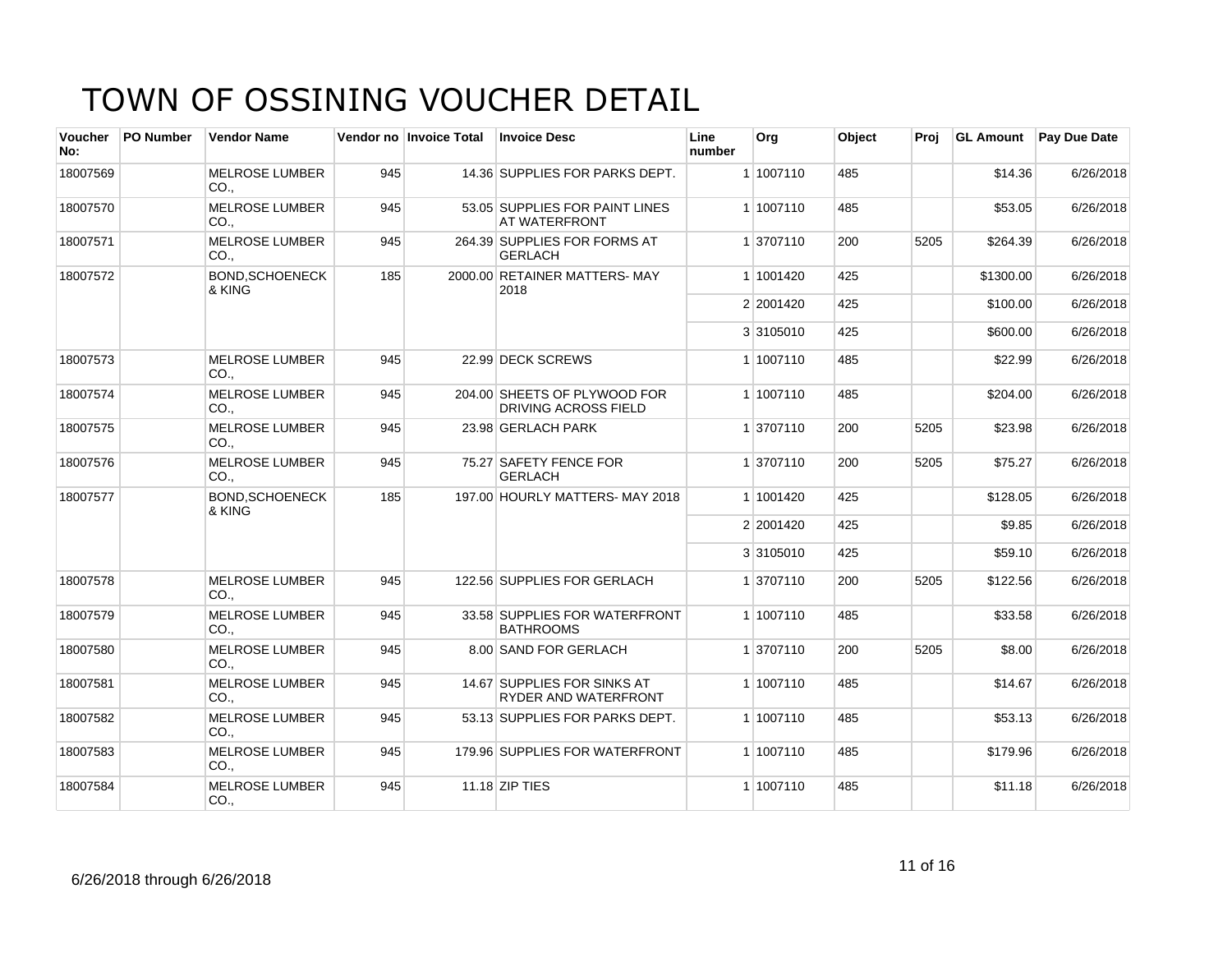| <b>Voucher</b><br>No: | <b>PO Number</b> | <b>Vendor Name</b>                    |      | Vendor no Invoice Total | <b>Invoice Desc</b>                                              | Line<br>number | Org       | Object | Proi |           | <b>GL Amount</b> Pay Due Date |
|-----------------------|------------------|---------------------------------------|------|-------------------------|------------------------------------------------------------------|----------------|-----------|--------|------|-----------|-------------------------------|
| 18007585              |                  | <b>MELROSE LUMBER</b><br>CO.,         | 945  |                         | 102.86 SAFETY FENCE FOR<br><b>GERLACH</b>                        |                | 1 3707110 | 200    | 5205 | \$102.86  | 6/26/2018                     |
| 18007586              |                  | <b>MELROSE LUMBER</b><br>CO.          | 945  |                         | 17.38 SUPPLIES FOR PARKS DEPT                                    |                | 1 1007110 | 485    |      | \$17.38   | 6/26/2018                     |
| 18007587              |                  | <b>MELROSE LUMBER</b><br>CO.,         | 945  |                         | 2.38 PLUMBING TAPE                                               |                | 1 1007110 | 485    |      | \$2.38    | 6/26/2018                     |
| 18007588              |                  | <b>MELROSE LUMBER</b><br>CO.,         | 945  |                         | 21.79 SUPPLIES FOR PARKS DEPT                                    |                | 1 1007110 | 485    |      | \$21.79   | 6/26/2018                     |
| 18007589              |                  | <b>MELROSE LUMBER</b><br>CO.          | 945  |                         | 22.99 SUPPLIES FOR SHOP                                          |                | 1 1007110 | 485    |      | \$22.99   | 6/26/2018                     |
| 18007590              |                  | <b>MELROSE LUMBER</b><br>CO           | 945  |                         | 37.31 BUNGEES & KEYS                                             |                | 1 1007110 | 485    |      | \$37.31   | 6/26/2018                     |
| 18007591              |                  | <b>MELROSE LUMBER</b><br>CO.,         | 945  |                         | 50.34 SUPPLIES FOR GRILLS AT<br><b>WATERFRONT</b>                |                | 1 1007110 | 485    |      | \$50.34   | 6/26/2018                     |
| 18007592              |                  | <b>MELROSE LUMBER</b><br>CO.,         | 945  |                         | 165.34 SUPPLIES FOR BUCK<br><b>JOHNSON</b>                       |                | 1 1007110 | 485    |      | \$165.34  | 6/26/2018                     |
| 18007593              |                  | <b>MELROSE LUMBER</b><br>CO.,         | 945  |                         | 28.70 SUPPLIES FOR SPRAY PARK                                    |                | 1 1007110 | 485    |      | \$28.70   | 6/26/2018                     |
| 18007594              |                  | <b>MELROSE LUMBER</b><br>CO.,         | 945  |                         | 21.10 SUPPLIES FOR PARKS DEPT                                    |                | 1 1007110 | 485    |      | \$21.10   | 6/26/2018                     |
| 18007595              |                  | <b>MELROSE LUMBER</b><br>CO.,         | 945  |                         | 4.87 SUPPLIES FOR SPRAY PARK                                     |                | 1 1007110 | 485    |      | \$4.87    | 6/26/2018                     |
| 18007596              |                  | <b>CASTLE PLUMBING</b><br>& HE        | 269  |                         | 1435.00 REPAIRS IN GUARD TOWER                                   |                | 1 1007110 | 485    |      | \$1435.00 | 6/26/2018                     |
| 18007597              |                  | PARACO GAS                            | 1164 |                         | 304.30 200 GAL @\$1.5215 TO 104<br><b>HAVELL STREET</b>          |                | 1 3208810 | 404    |      | \$304.30  | 6/26/2018                     |
| 18007607              |                  | <b>ATLANTIC</b><br><b>BUSINESS</b>    | 2756 |                         | 390.00 CLEARING OF TWO COPIER<br>HARD DRIVES, \$195 EACH         |                | 1 1001620 | 407    |      | \$390.00  | 6/26/2018                     |
| 18007664              |                  | <b>FREDERICK P.</b><br><b>CLARK A</b> | 541  |                         | 198.00 CONSULTING SERVICES -<br><b>MGM</b>                       |                | 1 3303046 | 0065   |      | \$198.00  | 6/26/2018                     |
| 18007666              |                  | <b>FREDERICK P.</b><br><b>CLARK A</b> | 541  |                         | 198.00 CONSULTING SERVICES -<br>POLZELLA & ARB                   |                | 1 3303042 | 0065   |      | \$198.00  | 6/26/2018                     |
| 18007667              |                  | <b>FREDERICK P.</b><br><b>CLARK A</b> | 541  |                         | 198.00 CONSULTING SERVICES -<br><b>RAYFORD DAVERNE &amp; ARB</b> |                | 1 3303043 | 0065   |      | \$198.00  | 6/26/2018                     |
| 18007668              |                  | <b>FREDERICK P.</b><br><b>CLARK A</b> | 541  |                         | 198.00 CONSULTING SERVICES -<br><b>CONTRERAS &amp; DIESING</b>   |                | 1 3303047 | 0065   |      | \$198.00  | 6/26/2018                     |
| 18007669              |                  | FREDERICK P.<br><b>CLARK A</b>        | 541  |                         | 198.00 CONSULTING SERVICES -<br><b>RINALDI SUB</b>               |                | 1 3303044 | 0065   |      | \$198.00  | 6/26/2018                     |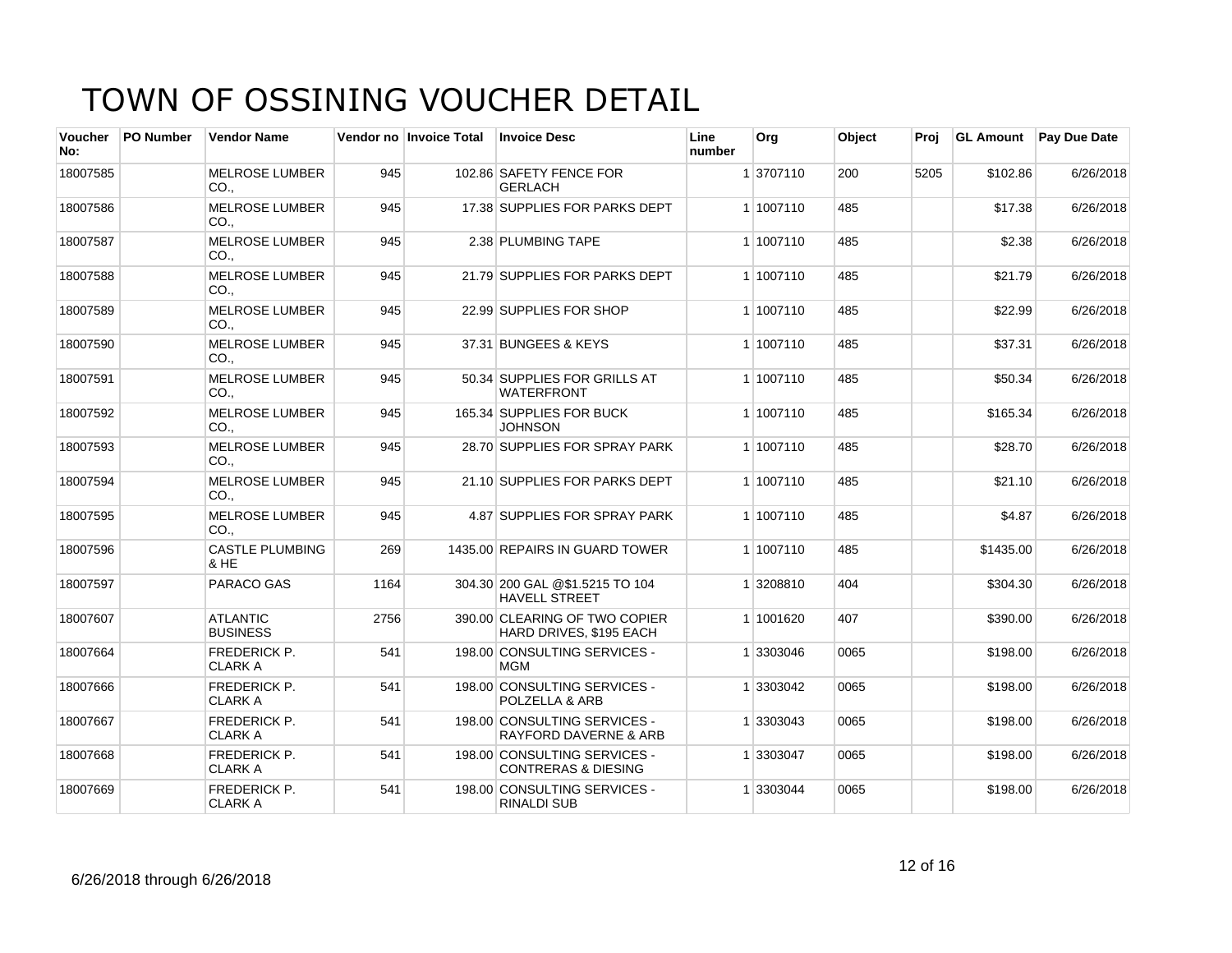| Voucher<br>No: | <b>PO Number</b> | <b>Vendor Name</b>                    |     | Vendor no Invoice Total | <b>Invoice Desc</b>                                            | Line<br>number | Org       | Object | Proi | <b>GL Amount</b> | <b>Pay Due Date</b> |
|----------------|------------------|---------------------------------------|-----|-------------------------|----------------------------------------------------------------|----------------|-----------|--------|------|------------------|---------------------|
| 18007670       |                  | <b>FREDERICK P.</b><br><b>CLARK A</b> | 541 |                         | 198.00 CONSULTING SERVICES - 593<br><b>NORTH STATE ROAD</b>    |                | 1 3303045 | 0065   |      | \$198.00         | 6/26/2018           |
| 18007672       |                  | <b>FREDERICK P.</b><br><b>CLARK A</b> | 541 |                         | 704.00 CONSULTING SERVICES -<br><b>CONTRERAS &amp; DIESING</b> |                | 1 3303047 | 0065   |      | \$704.00         | 6/26/2018           |
| 18007673       |                  | <b>FREDERICK P.</b><br><b>CLARK A</b> | 541 |                         | 814.00 CONSULTING SERVICES -<br><b>RINALDI</b>                 |                | 1 3303044 | 0065   |      | \$814.00         | 6/26/2018           |
| 18007674       |                  | FREDERICK P.<br><b>CLARK A</b>        | 541 |                         | 814.00 CONSULTING SERVICES - 593<br><b>NORTH STATE ROAD</b>    |                | 1 3303045 | 0065   |      | \$814.00         | 6/26/2018           |
| 18007685       |                  | <b>BATES, BARBARA</b><br>N.           | 139 |                         | 629.40 MEDICARE REIMBURSMENT<br>2017                           |                | 1 1009060 | 800    |      | \$629.40         | 6/26/2018           |
| 18007686       |                  | BATTISTA,<br><b>FRANCINE</b>          | 140 |                         | 629.40 MEDICARE REIMBURSMENT<br>2017                           |                | 1 1009060 | 800    |      | \$629.40         | 6/26/2018           |
| 18007687       |                  | CURTIN, NORMA                         | 367 |                         | 804.00 MEDICARE REIMBURSMENT<br>2017                           |                | 1 1009060 | 800    |      | \$804.00         | 6/26/2018           |
| 18007688       |                  | CUSANO, MARIA                         | 368 |                         | 804.00 MEDICARE REIMBURSMENT<br>2017                           |                | 1 1009060 | 800    |      | \$804.00         | 6/26/2018           |
| 18007689       |                  | DILORETO, JOAN                        | 418 |                         | 804.00 MEDICARE REIMBURSMENT<br>2017                           |                | 1 1009060 | 800    |      | \$804.00         | 6/26/2018           |
| 18007690       |                  | DUFFY, DOROTHY                        | 435 |                         | 804.00 MEDICARE REIMBURSMENT<br>2017                           |                | 1 1009060 | 800    |      | \$804.00         | 6/26/2018           |
| 18007691       |                  | <b>DURKIN, JAMES</b>                  | 442 |                         | 804.00 MEDICARE REIMBURSMENT<br>2017                           |                | 1 1009060 | 800    |      | \$804.00         | 6/26/2018           |
| 18007692       |                  | DURKIN, PAT                           | 443 |                         | 762.00 MEDICARE REIMBURSMENT<br>2017                           |                | 1 1009060 | 800    |      | \$762.00         | 6/26/2018           |
| 18007693       |                  | <b>FARRELLY, NELGA</b>                | 503 |                         | 1125.00 MEDICARE REIMBURSMENT<br>2017                          |                | 1 1009060 | 800    |      | \$1125.00        | 6/26/2018           |
| 18007694       |                  | FAY, WARREN                           | 505 |                         | 804.00 MEDICARE REIMBURSMENT<br>2017                           |                | 1 1009060 | 800    |      | \$804.00         | 6/26/2018           |
| 18007695       |                  | FIELDS, JORDAN                        | 513 |                         | 629.40 MEDICARE REIMBURSMENT<br>2017                           |                | 1 1009060 | 800    |      | \$629.40         | 6/26/2018           |
| 18007696       |                  | <b>FINCH, NORMA</b>                   | 516 |                         | 660.00 MEDICARE REIMBURSMENT<br>2017                           |                | 1 1009060 | 800    |      | \$660.00         | 6/26/2018           |
| 18007697       |                  | FINCH, WILLIAM                        | 517 |                         | 654.00 MEDICARE REIMBURSMENT<br>2017                           |                | 1 1009060 | 800    |      | \$654.00         | 6/26/2018           |
| 18007698       |                  | <b>FRACASSI.</b><br><b>PATRICIA</b>   | 534 |                         | 666.00 MEDICARE REIMBURSMENT<br>2017                           |                | 1 1009060 | 800    |      | \$666.00         | 6/26/2018           |
| 18007699       |                  | <b>GAGLIARDI, MARIE</b>               | 555 |                         | 804.00 MEDICARE REIMBURSMENT<br>2017                           |                | 1 1009060 | 800    |      | \$804.00         | 6/26/2018           |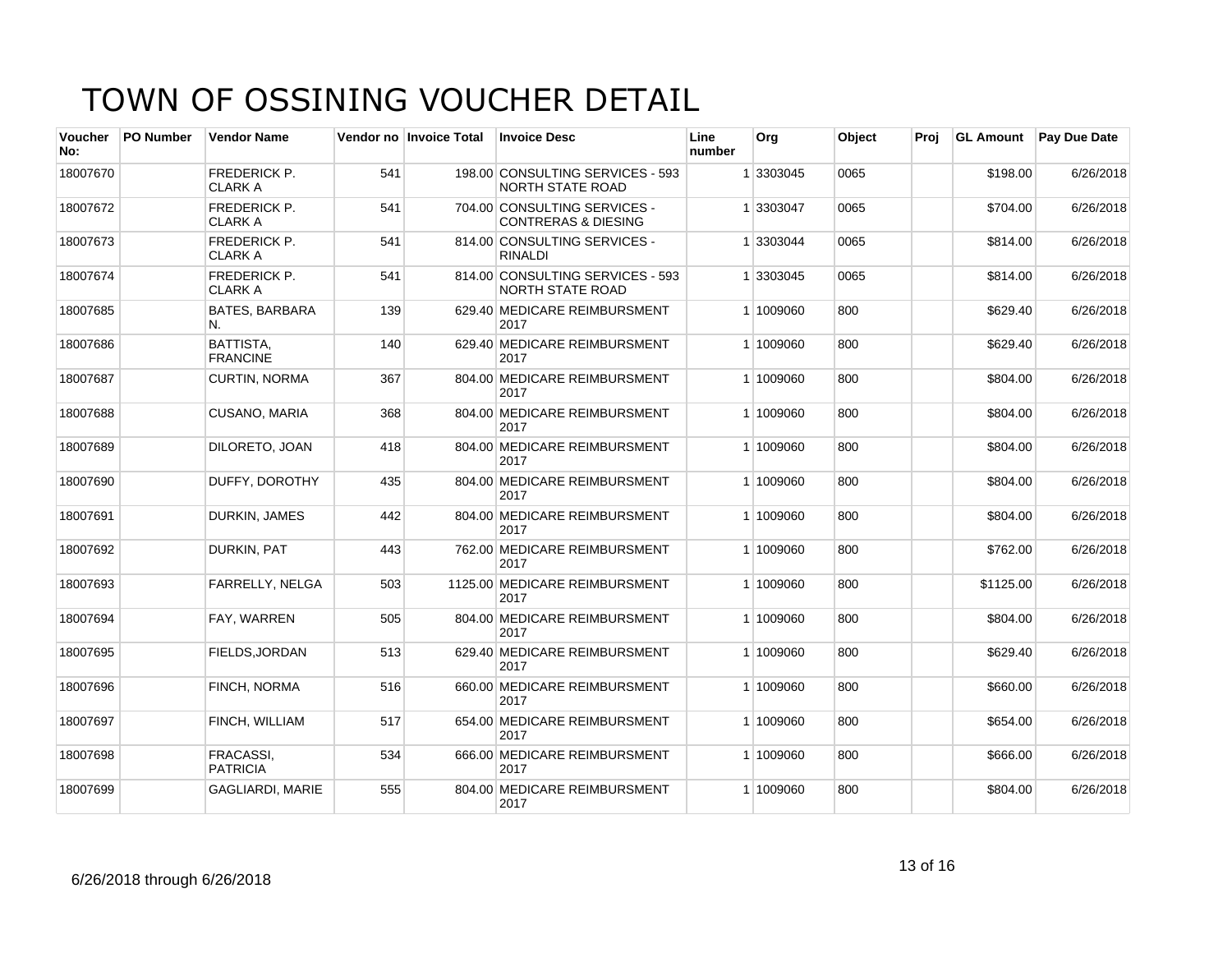| Voucher<br>No: | <b>PO Number</b> | <b>Vendor Name</b>            |      | Vendor no Invoice Total | <b>Invoice Desc</b>                  | Line<br>number | Org       | Object | Proi | <b>GL Amount</b> | <b>Pay Due Date</b> |
|----------------|------------------|-------------------------------|------|-------------------------|--------------------------------------|----------------|-----------|--------|------|------------------|---------------------|
| 18007700       |                  | HENDERSON.<br><b>DONALD</b>   | 645  |                         | 285.66 MEDICARE REIMBURSMENT<br>2017 |                | 1 1009060 | 800    |      | \$285.66         | 6/26/2018           |
| 18007701       |                  | HOFER, BETTY                  | 666  |                         | 804.00 MEDICARE REIMBURSMENT<br>2017 |                | 1 1009060 | 800    |      | \$804.00         | 6/26/2018           |
| 18007702       |                  | JACKSON, EILEEN               | 733  |                         | 327.00 MEDICARE REIMBURSMENT<br>2017 |                | 1 1009060 | 800    |      | \$327.00         | 6/26/2018           |
| 18007703       |                  | JACKSON, WILLIAM              | 736  |                         | 660.00 MEDICARE REIMBURSMENT<br>2017 |                | 1 1009060 | 800    |      | \$660.00         | 6/26/2018           |
| 18007704       |                  | LAMB, BARBARA                 | 809  |                         | 654.00 MEDICARE REIMBURSMENT<br>2017 |                | 1 1009060 | 800    |      | \$654.00         | 6/26/2018           |
| 18007705       |                  | LEWIS, ROBERT                 | 842  |                         | 629.40 MEDICARE REIMBURSMENT<br>2017 |                | 1 1009060 | 800    |      | \$629.40         | 6/26/2018           |
| 18007706       |                  | MARINO, JOSEPH T.             | 910  |                         | 666.00 MEDICARE REIMBURSMENT<br>2017 |                | 1 1009060 | 800    |      | \$666.00         | 6/26/2018           |
| 18007707       |                  | NEILSON, NANCY                | 1027 |                         | 756.00 MEDICARE REIMBURSMENT<br>2017 |                | 1 1009060 | 800    |      | \$756.00         | 6/26/2018           |
| 18007708       |                  | NOYE, KEVIN                   | 1064 |                         | 832.80 MEDICARE REIMBURSMENT<br>2017 |                | 1 1009060 | 800    |      | \$832.80         | 6/26/2018           |
| 18007709       |                  | OAKLEY, WILLIAM               | 1113 |                         | 654.00 MEDICARE REIMBURSMENT<br>2017 |                | 1 1009060 | 800    |      | \$654.00         | 6/26/2018           |
| 18007710       |                  | PARTHEMORE.<br><b>RICHARD</b> | 1170 |                         | 804.00 MEDICARE REIMBURSMENT<br>2017 |                | 1 1009060 | 800    |      | \$804.00         | 6/26/2018           |
| 18007711       |                  | SCHWARTZ,<br><b>MARILYN</b>   | 1375 |                         | 642.00 MEDICARE REIMBURSMENT<br>2017 |                | 1 1009060 | 800    |      | \$642.00         | 6/26/2018           |
| 18007713       |                  | LAGUMINA                      | 2128 |                         | 762.00 MEDICARE REIMBURSMENT<br>2017 |                | 1 1009060 | 800    |      | \$762.00         | 6/26/2018           |
| 18007714       |                  | <b>LAGUMINA</b>               | 2129 |                         | 774.00 MEDICARE REIMBURSMENT<br>2017 |                | 1 1009060 | 800    |      | \$774.00         | 6/26/2018           |
| 18007715       |                  | <b>ANDERSON</b>               | 2130 |                         | 666.00 MEDICARE REIMBURSMENT<br>2017 |                | 1 1009060 | 800    |      | \$666.00         | 6/26/2018           |
| 18007716       |                  | <b>DIBENEDETTO</b>            | 2131 |                         | 654.00 MEDICARE REIMBURSMENT<br>2017 |                | 1 1009060 | 800    |      | \$654.00         | 6/26/2018           |
| 18007717       |                  | <b>SCHWARTZ</b>               | 2132 |                         | 654.00 MEDICARE REIMBURSMENT<br>2017 |                | 1 1009060 | 800    |      | \$654.00         | 6/26/2018           |
| 18007718       |                  | <b>EVANS</b>                  | 2133 |                         | 804.00 MEDICARE REIMBURSMENT<br>2017 |                | 1 1009060 | 800    |      | \$804.00         | 6/26/2018           |
| 18007719       |                  | <b>TOMPKINS</b>               | 2134 |                         | 654.00 MEDICARE REIMBURSMENT<br>2017 |                | 1 1009060 | 800    |      | \$654.00         | 6/26/2018           |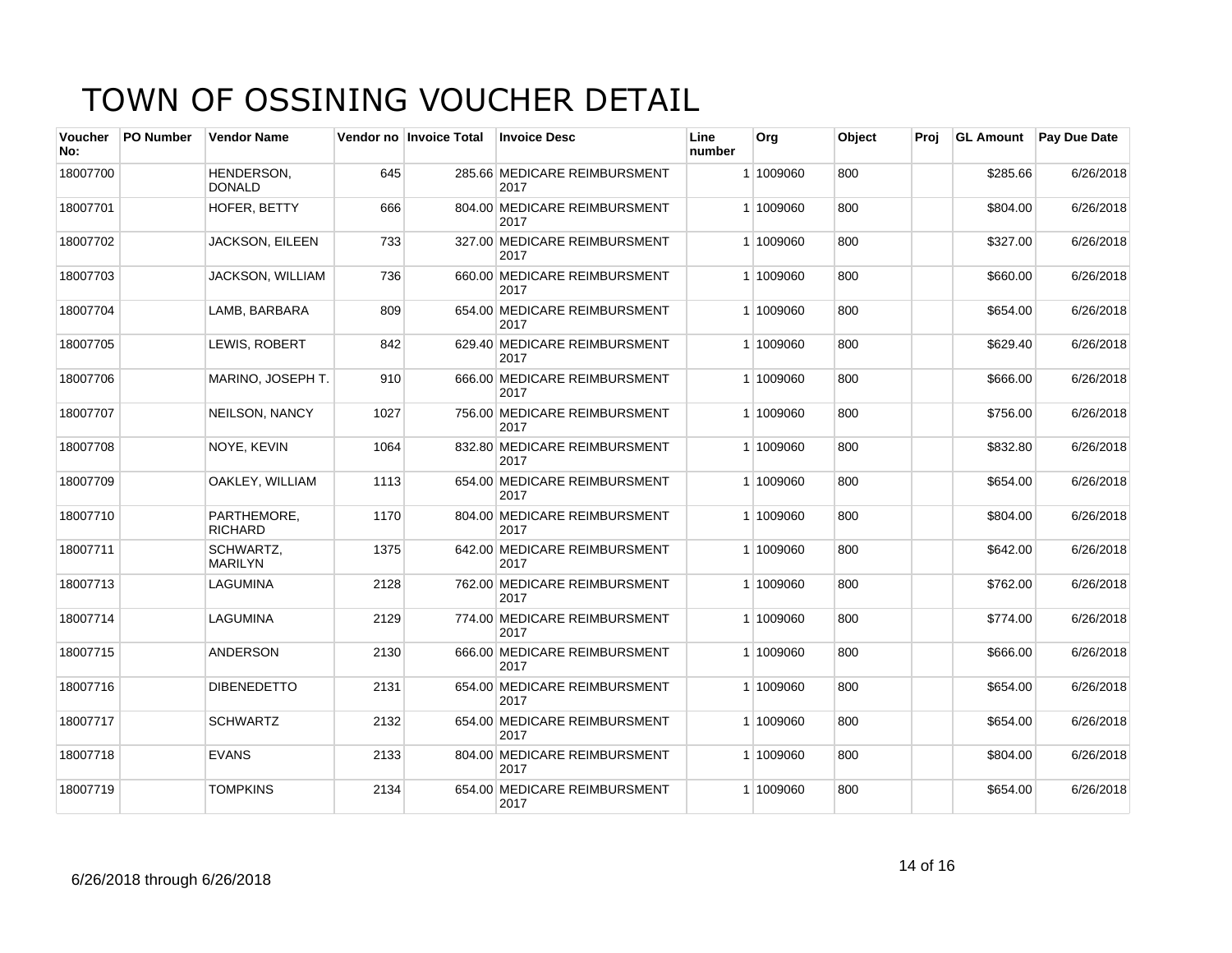| <b>Voucher</b><br>No: | <b>PO Number</b> | <b>Vendor Name</b>                    |      | Vendor no Invoice Total | <b>Invoice Desc</b>                                        | Line<br>number | <b>Org</b> | Object | Proi |            | <b>GL Amount Pay Due Date</b> |
|-----------------------|------------------|---------------------------------------|------|-------------------------|------------------------------------------------------------|----------------|------------|--------|------|------------|-------------------------------|
| 18007720              |                  | <b>TOMPKINS</b>                       | 2135 |                         | 642.00 MEDICARE REIMBURSMENT<br>2017                       |                | 1 1009060  | 800    |      | \$642.00   | 6/26/2018                     |
| 18007721              |                  | <b>BATTISTA</b>                       | 2136 |                         | 629.40 MEDICARE REIMBURSMENT<br>2017                       |                | 1 1009060  | 800    |      | \$629.40   | 6/26/2018                     |
| 18007722              |                  | <b>NEILSON</b>                        | 2137 |                         | 804.00 MEDICARE REIMBURSMENT<br>2017                       |                | 1 1009060  | 800    |      | \$804.00   | 6/26/2018                     |
| 18007723              |                  | <b>PARTHEMORE</b>                     | 2138 |                         | 744.00 MEDICARE REIMBURSMENT<br>2017                       |                | 1 1009060  | 800    |      | \$744.00   | 6/26/2018                     |
| 18007724              |                  | <b>COXEN</b>                          | 2139 |                         | 804.00 MEDICARE REIMBURSMENT<br>2017                       |                | 1 1009060  | 800    |      | \$804.00   | 6/26/2018                     |
| 18007725              |                  | <b>DAVIS</b>                          | 2140 |                         | 838.80 MEDICARE REIMBURSMENT<br>2017                       |                | 1 1009060  | 800    |      | \$838.80   | 6/26/2018                     |
| 18007726              |                  | <b>KANE</b>                           | 2141 |                         | 804.00 MEDICARE REIMBURSMENT<br>2017                       |                | 1 1009060  | 800    |      | \$804.00   | 6/26/2018                     |
| 18007727              |                  | <b>DUFFY</b>                          | 2142 |                         | 786.00 MEDICARE REIMBURSEMENT                              |                | 1 1009060  | 800    |      | \$786.00   | 6/26/2018                     |
| 18007728              |                  | FRIED, GLORIA                         | 2477 |                         | 1607.40 MEDICARE REIMBURSEMENT<br>2018                     |                | 1 1009060  | 800    |      | \$1607.40  | 6/26/2018                     |
| 18007729              |                  | FRIED, JOHN                           | 2478 |                         | 1607.40 MEDICARE REIMBURSEMENT<br>2018                     |                | 1 1009060  | 800    |      | \$1607.40  | 6/26/2018                     |
| 18007748              |                  | <b>NYS MUNICIPAL</b><br><b>WORKER</b> | 1934 |                         | 36326.25 3RD QUARTER WORKERS<br><b>COMP. REIMBURSEMENT</b> |                | 1 1009040  | 800    |      | \$3632.63  | 6/26/2018                     |
|                       |                  |                                       |      |                         |                                                            |                | 2 2009040  | 800    |      | \$1816.31  | 6/26/2018                     |
|                       |                  |                                       |      |                         |                                                            |                | 3 3109040  | 800    |      | \$27244.69 | 6/26/2018                     |
|                       |                  |                                       |      |                         |                                                            |                | 4 3209040  | 800    |      | \$3632.62  | 6/26/2018                     |
| Total                 |                  |                                       |      |                         |                                                            |                |            |        |      | 446792.80  |                               |

| <b>Fund</b> | Total     |
|-------------|-----------|
| 100         | 153608.97 |
| 200         | 26927.09  |
| 310         | 72716.71  |
| 320         | 10150.84  |
| 330         | 3520.00   |